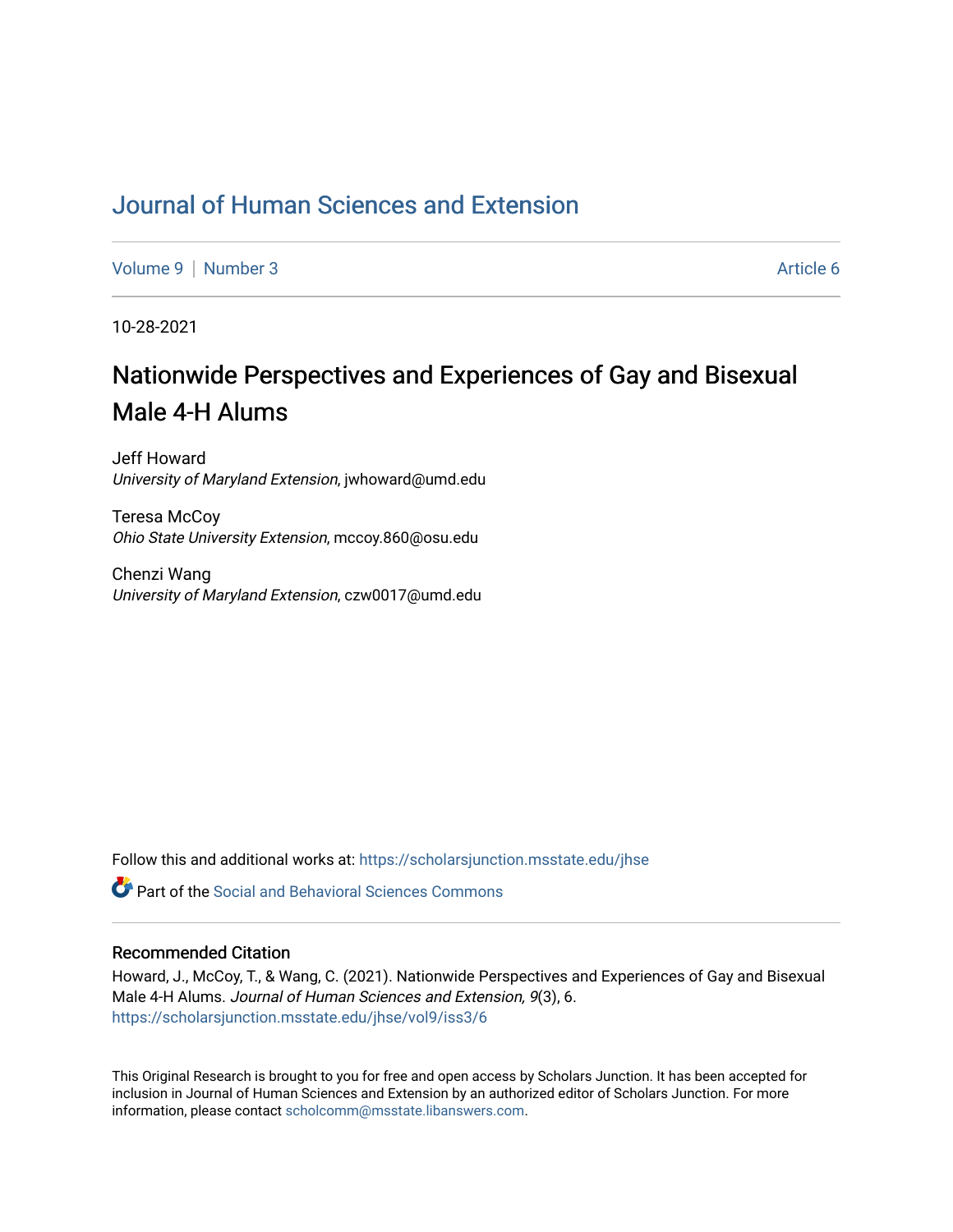# Nationwide Perspectives and Experiences of Gay and Bisexual Male 4-H Alums

#### Acknowledgments

Thank you and deep appreciation for the men in the "To Practice Brotherhood" Facebook group for their willingness to share their insights of their lived 4-H experience and to the site administrators who provided access to the site and the membership. Appreciation is extended to Dr(s). Matt Benge and Katherine Soule, as well as Kait Murray, for their technical expertise in the review of our research instrument. Lastly, we greatly appreciate the professionals who conducted precursor reviews of our draft article and made suggestions to improve it.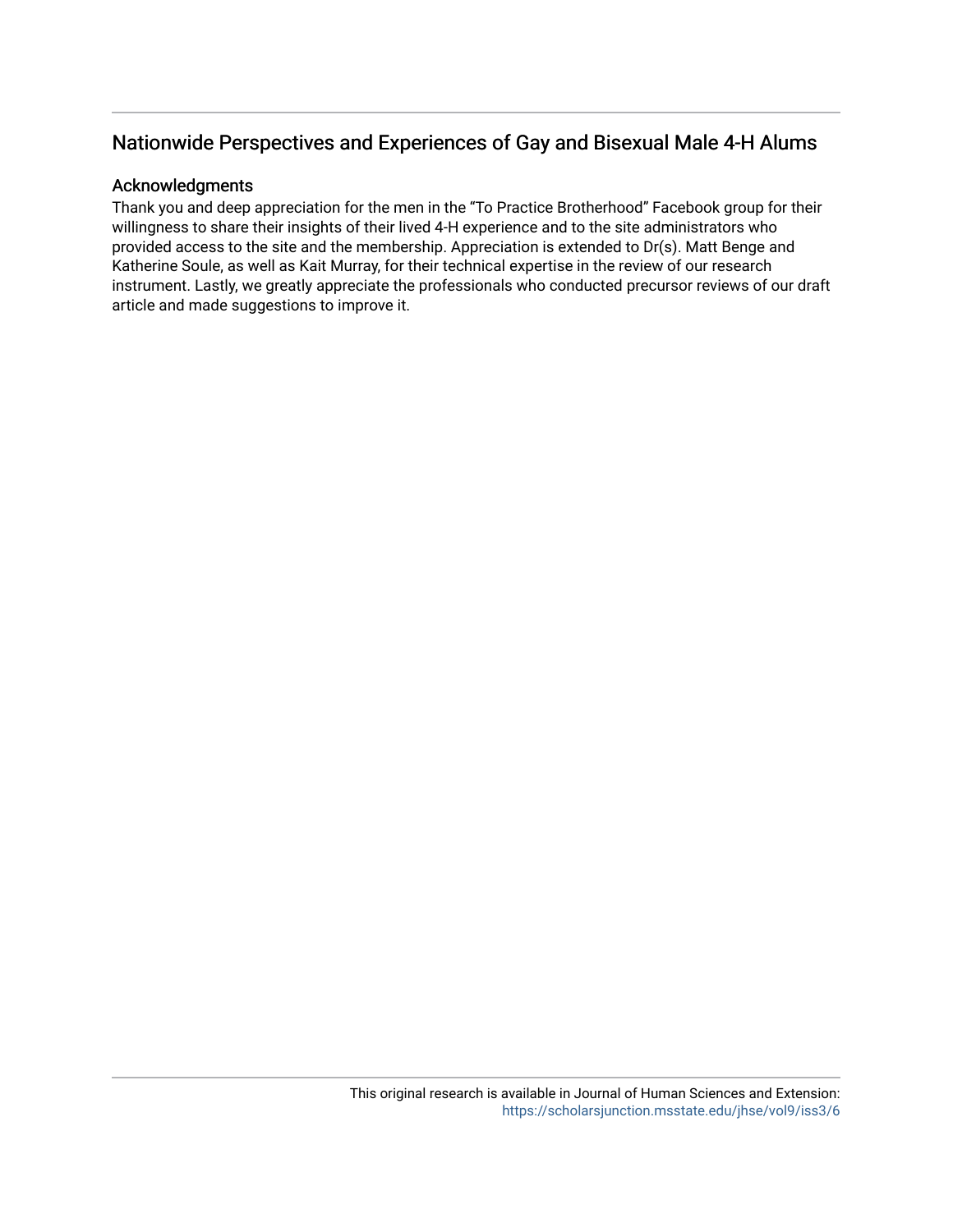# **Nationwide Perspectives and Experiences of Gay and Bisexual Male 4-H Alums**

# **Jeff W. Howard**

*University of Maryland Extension*

### **Teresa McCoy**

*Ohio State University Extension*

### **Chenzi Wang**

*University of Maryland Extension*

*While 4-H espouses to be inclusive of all, the reality is often that the bulk of membership within 4-H community clubs is viewed with a heteronormative lens of participation. Recognizing that existing studies of gay and bisexual individuals who grew up in 4-H do not exist, this study is novel and critical to begin to fill the research gap and provide evidence of the experiences of gay male youth in 4-H. A total of 165 gay and bisexual men who are 4-H alumni shared what about 4-H helped them feel included, that they belonged, and what about the experience caused them to feel excluded. Respondents also offer advice to help 4-H leaders create welcoming and inclusive environments where LGBTQ+ children may thrive. Furthermore, based on the findings, recommendations for the Cooperative Extension System and future studies are offered.*

*Keywords:* LGBTQ+, gay, inclusion, belonging, 4-H, diversity, leadership, confidence

### **Introduction**

The 4-H program continues to hold the position as the largest youth development program in the United States (National 4-H Council, 2020) and is located in 70 countries around the world (Global 4-H Network, 2020). While the program currently reaches six million youth annually, a national 4-H strategic goal was created to grow the 4-H program to 10 million members by 2025. This effort is known as "4-H Grows: A Promise to America's Kids" and states that "4-H will reflect the population demographics, vulnerable populations, diverse needs, and social conditions of the country" and that inclusion, caring adults, and diverse leadership will be critical elements to achieve this goal (United States Department of Agriculture, National Institute of Food and Agriculture, & 4-H National Headquarters, 2017, p. 2).

To accomplish this membership goal by 2025, 4-H must be deliberate in developing inclusive environments that welcome vulnerable and diverse youth populations. As a strategy, and under

Direct correspondence to Jeff Howard at jwhoward@umd.edu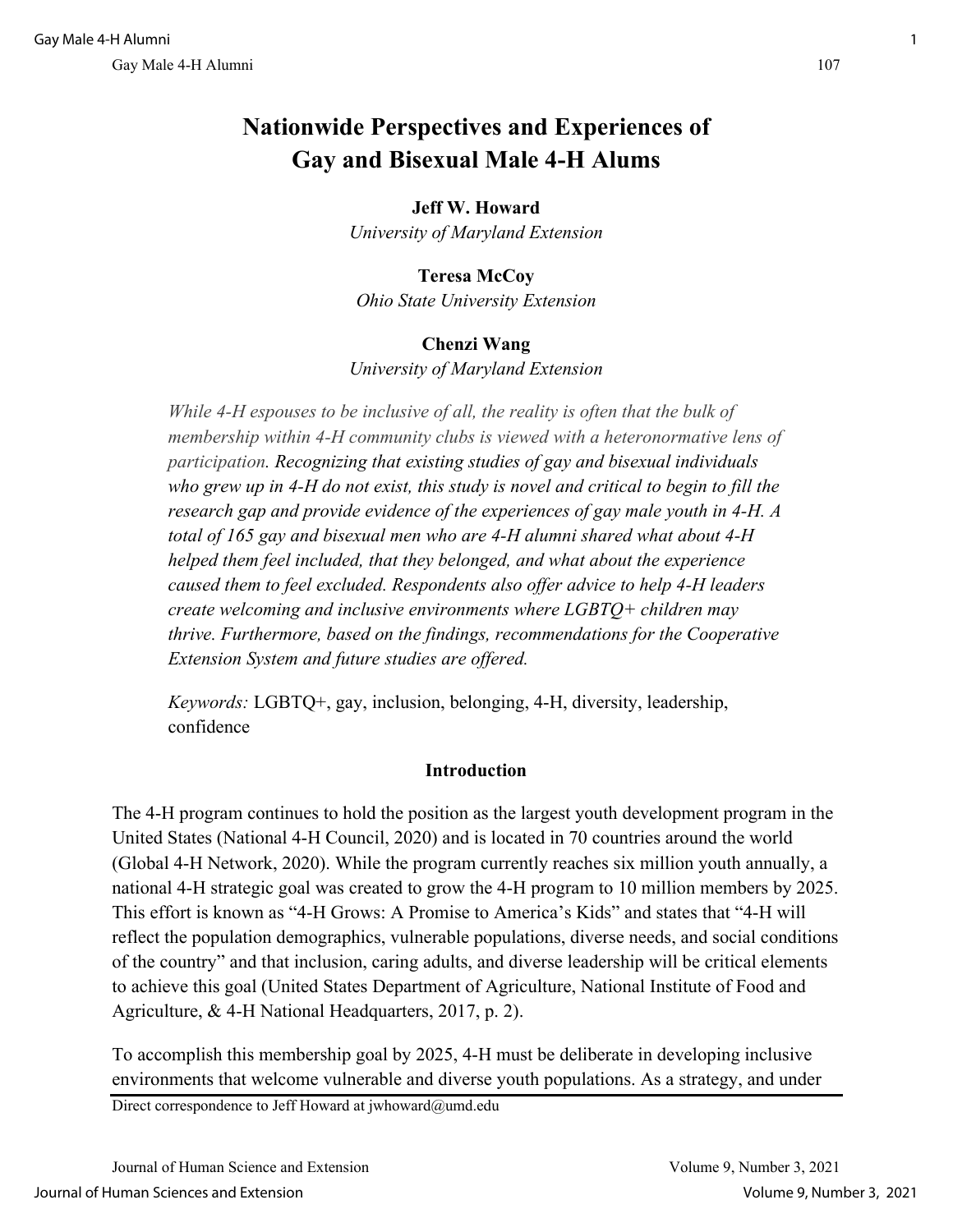the umbrella of the Extension Committee on Organizational and Policy (2020), 12 groups were formed with youth development professionals from around the nation. The groups, known as "Champions," concentrate on work to support vulnerable populations, including a group for Lesbian, Gay, Bisexual, Transgender, Queer/Questioning (LGBTQ+) youth. These groups are provided national-level direction by the 4-H Program Leaders Working Group (PLWG, 2020a) and the Access, Equity, and Belonging Committee (AEBC, 2020a).

While it is possible to obtain, for example, the number of incarcerated youth or youth in foster care, it is a major challenge to access a definitive number of LGBTQ+ youth in America. These data are not reported with any real accuracy, particularly since many surveys do not ask questions about gender identity or sexual orientation (Fish & Russell, 2018). While the vast majority of scholarship on the impact of affirming environments on LGBTQ+ youth has been conducted in K-12 settings (Gonzalez, 2017; Hatchel et al., 2018, Kosciw et al., 2020), scholarship related to community and youth-serving organizations has consistently underscored the social and emotional benefits of supportive and inclusive settings for LGBTQ+ youth (Diaz & Kosciw, 2011; Fish et al., 2019; Williams; et al., 2019).

Another challenge of studying youth of 4-H age is the milestone process puts youth at different stages of awareness and acceptance, making a generalized study to an adolescent age range group difficult. Milestones are the major stages that many LGBTQ+ individuals live through so they can be their authentic selves and live as they were born to be. Milestones, in layperson terms, include awareness, acceptance, and disclosure of one's sexual orientation or gender identity. Bishop et al. (2020) say, "milestones reflect the ages at which sexual minority people report first experiencing pivotal events in the exploration, formation, and integration of their sexual identities" (p. 2). Commonly assessed milestones include the age of first attraction to a same-sex person, self-identification as a sexual minority, same-sex sexual behaviors, and disclosure of a sexual minority identity (e.g., Calzo et al., 2011). As milestones are occurring at younger ages (Newport, 2018), it makes 4-H that much more important for LGBTQ+ youth as they are disclosing these identities earlier and are therefore more vulnerable to the stigma. The age span of 4-H youth membership from nine to nineteen years of age may create complexities as many within the program who are within the LGBTQ+ community may be at different milestone stages. As such, 4-H has a responsibility to understand how to better support these youth. The readiness of 4-H to engage and support these youth becomes more and more critical.

As researchers and Extension practitioners, we speculated there are likely thousands of children who grew up in 4-H who are LGBTQ+. As the country's largest youth development organization, 4-H is a leader in cultivating young people's strengths and leadership capacities; however, there is limited conceptual scholarship—and virtually no empirical research—related to LGBTQ+ youth within 4-H and the professionals who work with them (Gonzalez et al., 2020; Soule, 2017). Our study goal in this project was to discover how adults working with 4-H could become better champions of LGBTQ+ youth. Recognizing the challenges of asking current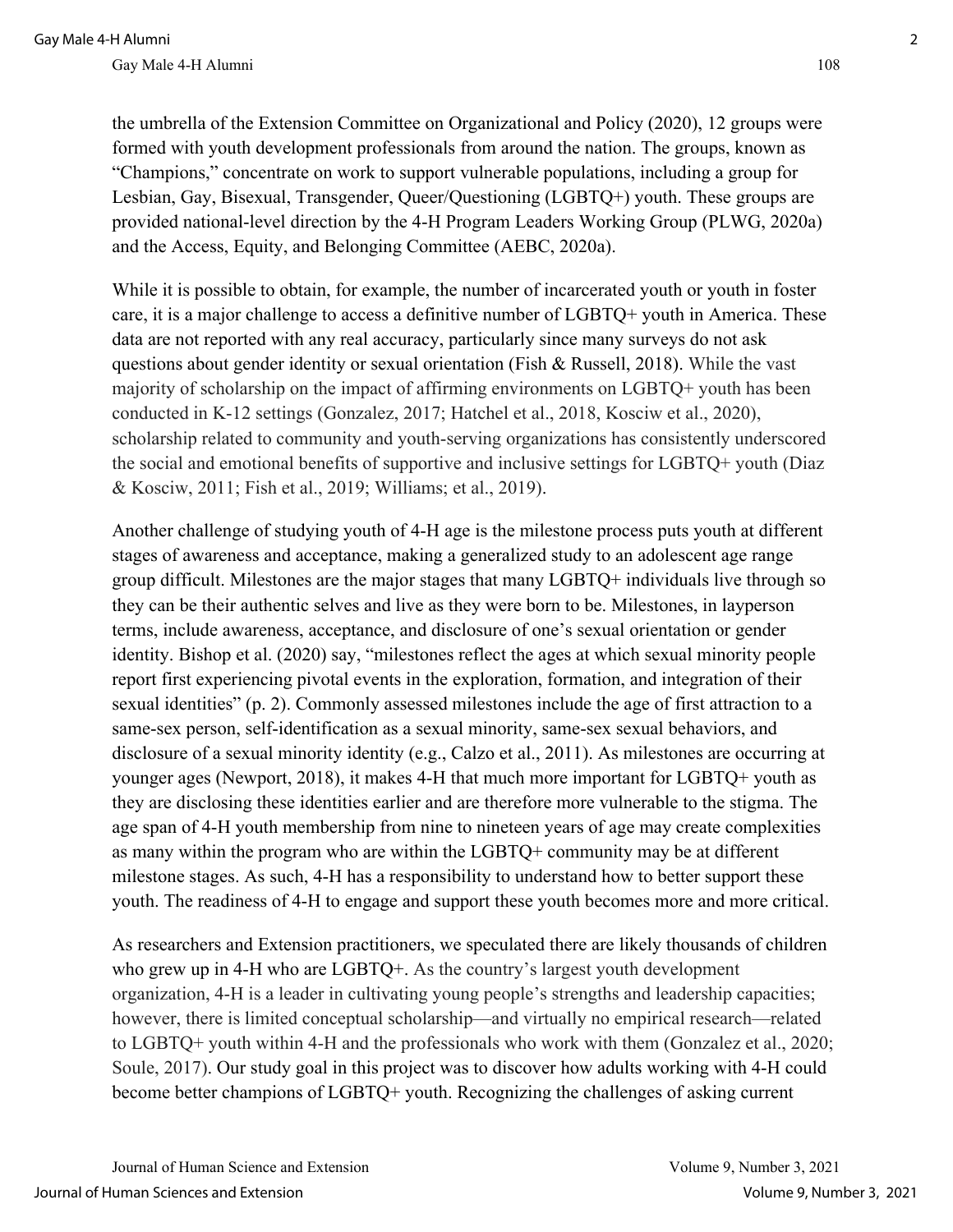youth 4-H members about their experiences, our study focused on asking 4-H alumni who are gay or bisexual, and are now adults, for their advice and suggestions based on their lived experiences and perspectives.

We launched a novel research study and enlisted the help of gay and bisexual males who are 4-H alums, and are now adults, and are members of a private Facebook group to uncover elements of the club experience that were positive as well as experiences that were perhaps not positive for them. The research concentrated on two core questions: (1) What 4-H club experiences helped gay and bisexual male identifying youth feel accepted and a sense of belonging, and (2) What 4-H club experiences caused gay and bisexual male identifying youth feel they were not accepted and did not belong? Our thoughts were that the 4-H experience could provide opportunities for gay and bisexual male youth to find a place where they felt a sense of belonging and acceptance. Belongingness or having a sense of belonging—the experience of being valued and establishing consistent, meaningful interpersonal relationships within a group (Baumeister & Leary, 1995) has been researched as a fundamental human need (Maslow, 1943; Ryan & Deci, 2000). For adults and young people who are lesbian, gay, bisexual, transgender, queer, or who hold an identity that does not conform to dominant social norms related to sexual orientation and gender identity (i.e., LGBTQ+), an increased sense of belonging and support has been linked to positive physical, social, academic, and mental health outcomes (Kosciw et al., 2020; Wong et al., 2014), including higher self-esteem and psychological well-being (Barr et al., 2016). In contrast, a decreased sense of belonging has been connected to an increased capacity for suicide, higher rates of depression, and low self-esteem (McLaren, 2009; Snapp et al., 2015).

It is essential for LGBTQ+ youth to find safe and affirming spaces in which they can be authentic to themselves, without fear of retribution, and create supportive relationships (Talburt, 2004). In safe environments, youth learn and apply social and emotional skills to treat each other with respect, share with one another, and learn (Cameron & Pierce, 1994). Only when youth feel safe emotionally and physically can they present themselves in an authentic manner and engage in positive development (Nadal et al., 2011). We also understand that the relationship between caring adults and youth is important for positive youth development outcomes (Arnold, 2018).

# **Are LGBTQ+ Youth in 4-H?**

While 4-H strives to be inclusive of all, the reality is often that the bulk of membership within 4-H community clubs is often viewed with a heteronormative lens of participation (Rosenberg, 2015). This means, based on societal assumptions and social norming, there may be people who believe that the 4-H program does not include children who identify within the LGBTQ+ community. The historic agrarian and rural background of 4-H origins, and a continued public perception that is similar, likely influence the perception that LGBTQ+ youth are not part of the 4-H experience (Elliott-Engel et al., 2020).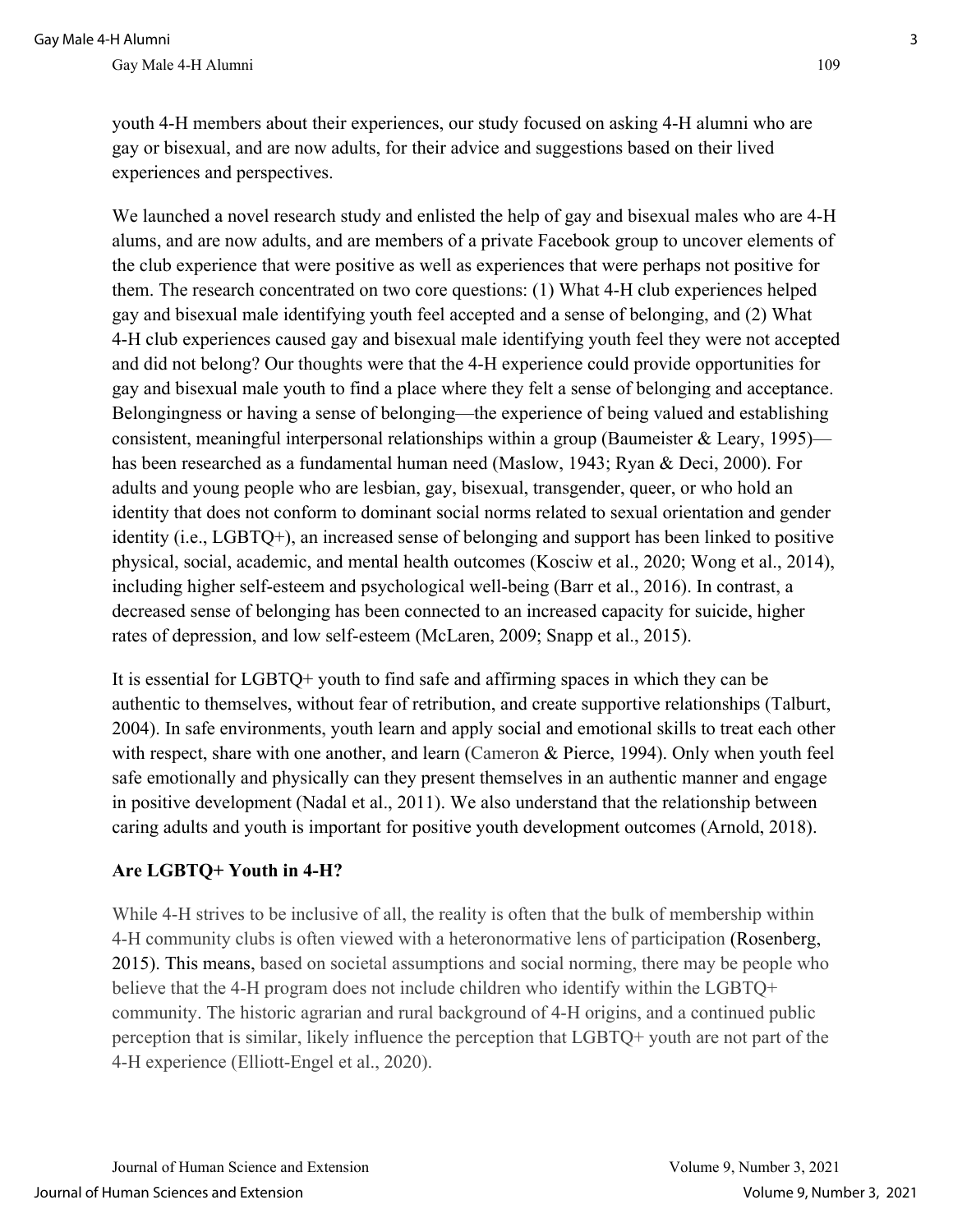Gray (2007) found that LGBTQ+ identities have been primarily urban in nature, leading to very little being known about rural LGBTQ+ individuals. Contemporary efforts of groups such as the Movement Advancement Project (MAP, 2019) have focused on identifying rural LGBTQ+ presence in rural America. Between 2.9 and 3.8 million LGBTQ+ people, or 10-15% of the total United States LGBTQ+ population, reside in rural communities (MAP, 2019). Bosio (2016) notes that with new societal shifts, these frames of reference of rural and urban LGBTQ+ people are being challenged.

The existence of a private Facebook group made up of over 800 men who identify as gay, bisexual, or trans and who affiliate with some type of agriculture background and/or career, and who spent their adolescent years growing up in rural areas points to the possibility that some may have been involved in 4-H. Furthermore, public social media groups such as Out in Ag (n.d.) demonstrate LGBTQ+ presence in agriculture. Several individuals in the social media group display their connections to 4-H on their social media profiles.

# **LGBTQ+ Youth Involvement in 4-H**

Efforts are underway to both acknowledge and affirm the inclusion of youth of all gender expressions and sexual orientations in the 4-H Youth Development Program (Elliott-Engel et al., 2020). In 2019, National 4-H Council and Cooperative Extension made the following statement through Jennifer Sirangelo, President & CEO, National 4-H Council: "Together, Cooperative Extension and National 4-H Council affirm our shared values of inclusion for all youth in 4-H programs and we know our programs have been particularly relevant and impactful to LGBTQ+ youth" (AEBC, 2020b, p. 1). Elliott-Engel (2018) exposed that 4-H administrators have begun to acknowledge the presence of LGBTQ+ youth and adults in their program and that the 4-H program is committed to serving LGBTQ+ youth. University faculty have taken steps to build capacity through published journal articles (Gonzalez et al., 2020; Soule, 2017), guiding principle documents (AEBC, 2020b), and a national gathering, the Ohio 4-H LGBTQ+ Summit in 2018 (Oberstadt, 2019).

# **Why Did We Focus on LGBTQ+ Youth**

The AEBC has chosen to concentrate on 12 population groups that are marginalized. Although all are important, we chose the LGBTQ+ community because of our research interests, our Extension professional experiences, and the knowledge that LGBTQ+ youth are marginalized (Martin & Meezan, 2008). The research points out that LGBTQ+ youth (and adults) evidence disproportionate rates of poor mental health and substance use relative to their heterosexual peers (Plöderl & Tremblay, 2015; Russell & Fish, 2016). It should not be assumed that LGBTQ+ young people are inherently more vulnerable to compromised health than their peers. LGBTQ+ young people experience unique and chronic identity-based stigma, discrimination, and rejection which elevate stress and contribute to deficits in mental health and maladaptive coping strategies, such as substance use (Goldbach et al., 2014, 2017; Hatzenbuehler et al., 2009; Meyer, 2003).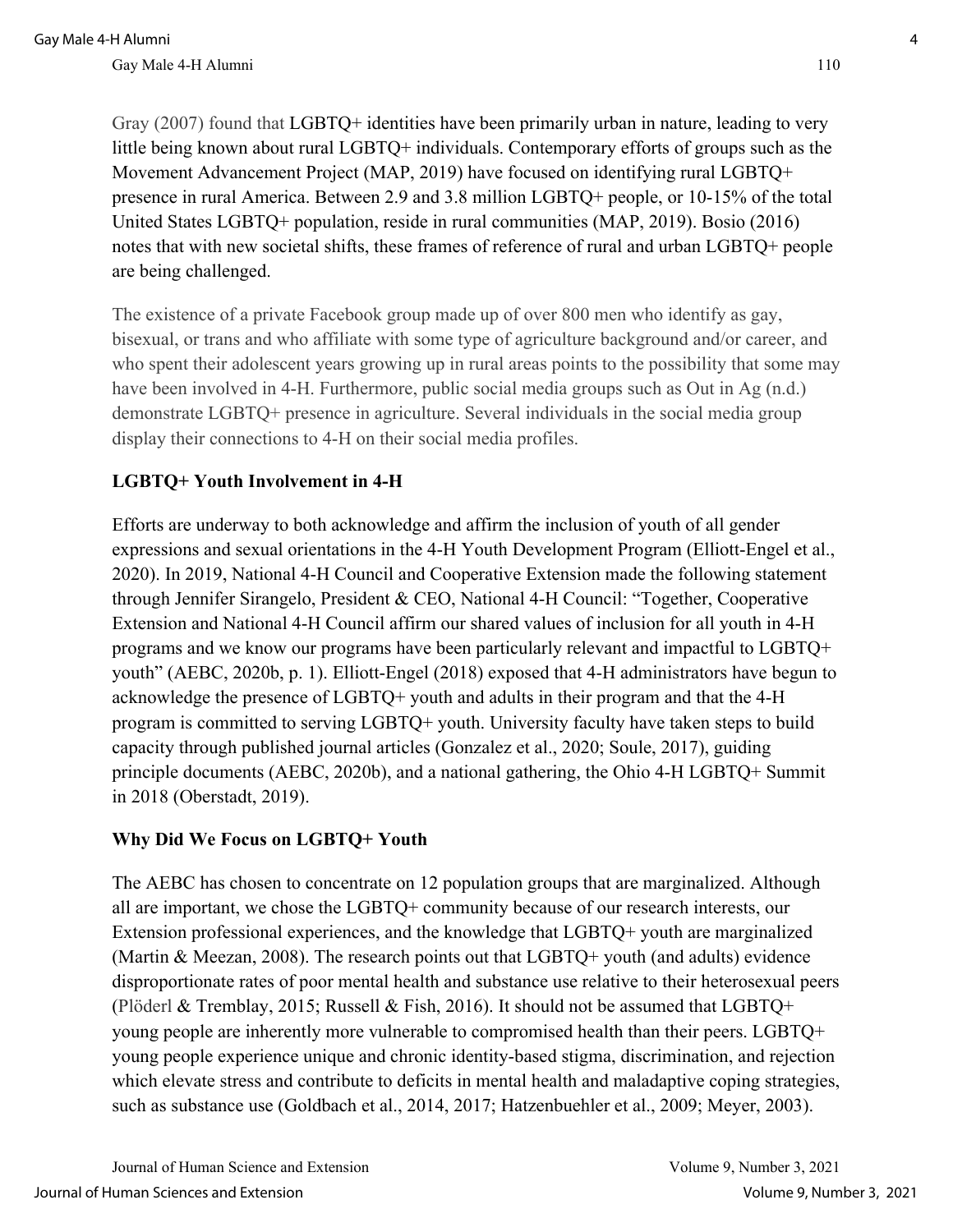While we have noted it is challenging to assess the true census of LGBTQ+ children in the United States, what is known is that LGBTQ+ youth are more likely to be assaulted or bullied, experiment with alcohol and drugs, attempt suicide, and experience homelessness (Centers for Disease Control and Prevention, 2020; Human Rights Campaign, 2018). Furthermore, LGBTQ+ youth are less likely to receive community and family support. For youth who know they are different from many of their peers but are not at a place in life to understand those feelings, it could be emotionally overwhelming and a drain on their mental health. Concealing a sexual minority identity can simultaneously generate the stress of hiding, protect against the stress of discrimination, and keep one apart from sexual minority communities and their norms and supports (Pachankis et al., 2020).

Although all children need life skills to help them become caring and contributing members of a community, LGBTQ+ children are profoundly more vulnerable with special social, interpersonal, and developmental needs (Swires, 2018). In some rural settings, 4-H may be the only opportunity for these youth to find a place where they feel accepted. Recognizing that existing studies of gay and bisexual individuals who grew up in 4-H do not exist, this study is both critical and novel and will start to fill the research gap and provide evidence of the experiences of gay and bisexual male youth in 4-H.

#### **Methods**

#### **Researchers' Orientation and Positionality**

Engaging in research forces the articulation of certain worldviews and paradigms on the part of the researcher. Miles et al. (2020) say that "It is worthwhile, we think, for researchers to make their positionality and standpoint clear. To know how a researcher construes the shape of the social world and aims to give us a credible account of it is to know our conversational partner" (p. 5). Merriam (2009) says researchers should be forthcoming about their world views, biases, and assumptions because those have influenced their work. Therefore, we have chosen to divulge that two of us are cisgender straight females, and the other is a cisgender gay male who credits the 4-H program experience for helping him navigate his way through life while still closeted. Furthermore, his career concentration has been within 4-H youth development for over 30 years. In addition to being researchers, we are also employees of Extension, and therefore, part of the environments and cultures within which we study. We believe that is an asset because it provides us with a depth of knowledge and understanding. For this research, we believe our personal and professional experiences provide depth in interpreting others' experiences and constructing knowledge (Creswell, 2007; Riccucci, 2010).

### **Research Design**

We chose a descriptive survey design to allow us to begin describing the experiences of gay and bisexual men who were involved in 4-H during their adolescent years because there was limited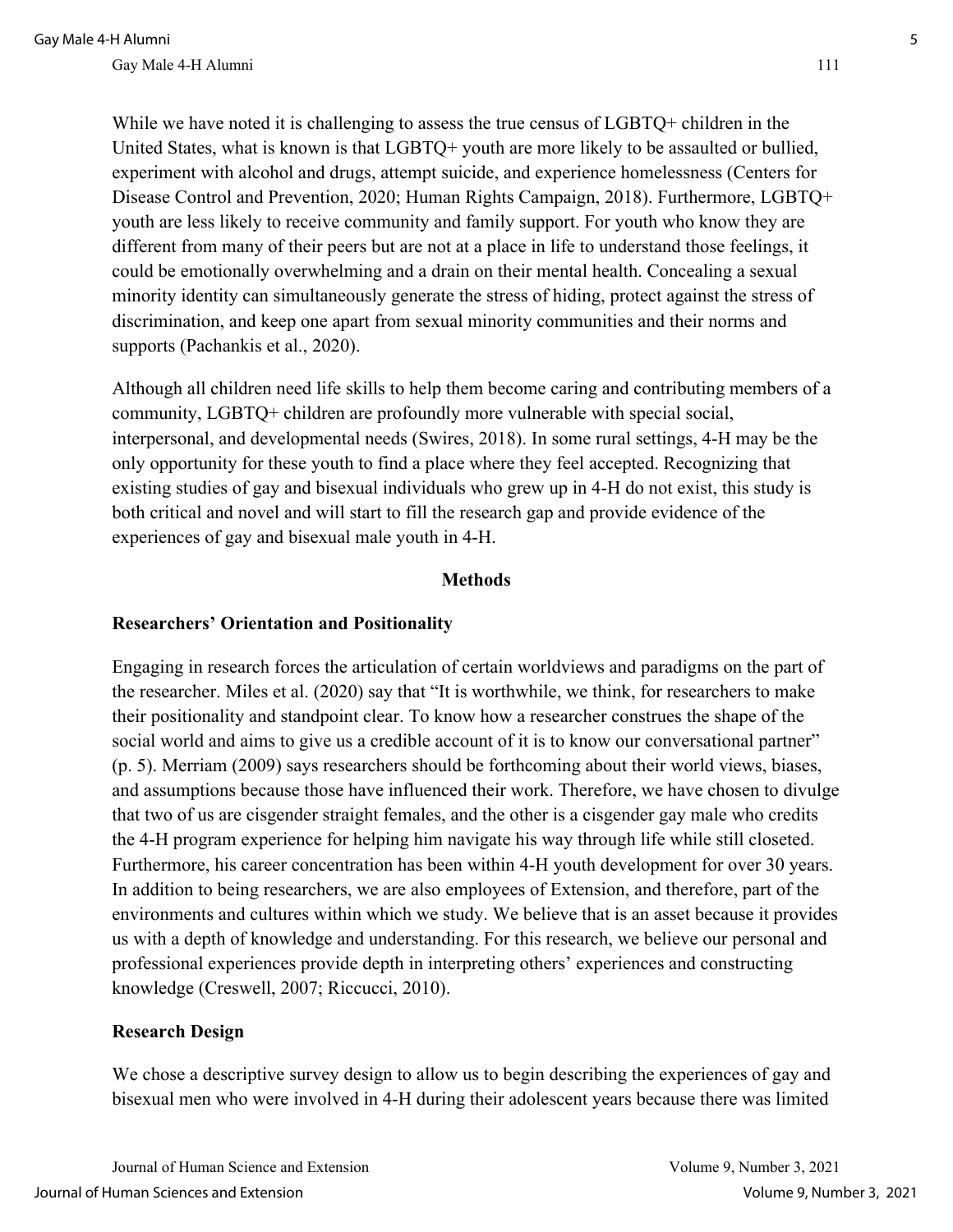previous research on this specific area of study. This research design allowed us to collect quantitative data and draw on a phenomenological approach with qualitative data through closedended and open-ended questions, respectively. Both data collections were conducted within the same questionnaire at the same time. Descriptive survey research designs aim to describe rather than predict or establish causal relationships (Jackson, 2009). This approach allowed us to begin describing the men involved in the Facebook group and their experiences in 4-H during their adolescent years (Jackson, 2009). This study was approved by the University of Maryland Institutional Review Board (IRB# 1568977-1).

### **Purpose and Research Questions**

As researchers, we believe that 4-H club experiences may provide a positive environment for young gay and bisexual men to feel accepted and included. To investigate our beliefs, we were interested in asking 4-H alumni who are gay or bisexual males about the consistent elements of the 4-H club experience that they felt built inclusion and a sense of belonging. The two research questions were

- 1) How can 4-H club leaders help to create accepting and inclusive environments for gay and bisexual youth?
- 2) How can 4-H club leaders avoid creating non-inclusive, non-accepting environments for gay and bisexual youth?

### **Research Population**

While not considered a vulnerable population as identified by IRB standards, members of the LGBTQ+ community are often marginalized and may be more at risk in research studies than the general population (Martin & Meezan, 2008). In addition, LGBTQ+ persons may not be out, and privacy has to be maintained. Because of these risk and privacy concerns, we made the decision to recruit participants from a private Facebook group comprised of men who identify as gay or bisexual and are involved in agriculture-related professions. In addition, this group was selected for convenience because it was easily accessible, had members who likely had been involved in 4-H, and responding would be easy (Creswell & Creswell, 2018). The choices we made and their ramifications will be further discussed in the limitations section.

### **Survey Construction**

A literature review showed this specific topic focused on 4-H did not have a body of research and results, and therefore, no survey instruments were available. Therefore, we used related literature, knowledge of 4-H youth development, and expertise in survey design and development to construct a questionnaire. The survey was peer reviewed by three national experts in 4-H youth development, LGBTQ+ youth inclusion and belonging, and child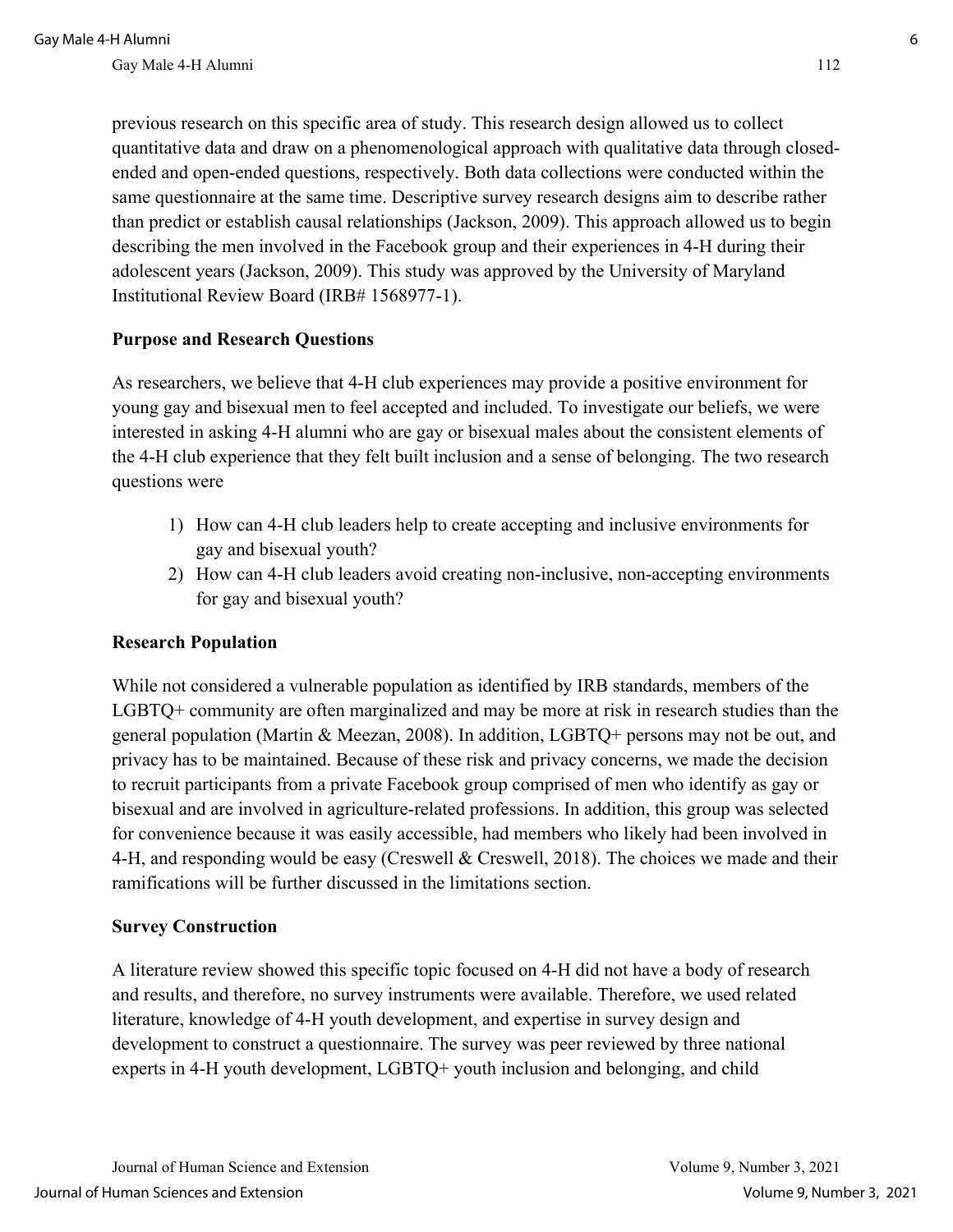development. Special attention was paid to language reflecting current norms in the LGBTQ+ community and sensitivity about these men's personal, lived experiences.

There were seven main sections to the survey:

- Demographics of the survey respondents (including if they had been involved in any other youth-serving organizations),
- 4-H club experiences (if applicable) that built confidence,
- 4-H club experiences (if applicable) that supported them in their journey to being open as a gay man,
- 4-H club experiences (if applicable) that built acceptance and inclusion,
- Advice for 4-H club leaders and youth workers today to help them create accepting and inclusive environments for gay youth,
- 4-H club experiences (if applicable) that made these men feel excluded, and
- Advice they would give to 4-H club leaders and youth workers to help them avoid creating environments that would be non-inclusive and non-accepting.

### **Survey Implementation**

The research was conducted via the web and the Facebook group, which made procedures efficient and less costly. In March 2020, we sought and obtained written permission from the group administrators to recruit survey respondents from the total group membership of 795 people. All respondents were 18 years of age or older.

The recruiting message was posted by a research team member (who is also a member of the Facebook group) on the group page with a link to the survey. The message fully explained the nature of the research. To increase visibility, the message was frequently "liked," resulting in the message appearing again at the top of the group's newsfeed. Targeted members of the Facebook group were also asked to repost the message with messages of what 4-H meant to them. With each repost, a broader number of group members would be alerted based on algorithms influenced by whom the posting member was personal Facebook friends with. In addition, personal messages were sent via Facebook Messenger to 120 individual members who were our Facebook friends to ask them to participate in the survey. The survey was open for six weeks, and 165 members completed the survey.

### **Data Analysis**

Descriptive statistics (counts and percentages) were used to analyze responses in parts one through four of the survey. Descriptive coding using a grounded theory approach was used for the qualitative data from open-ended questions and sorted into categories. Subcategories were then developed, along with a narrative description (Miles et al., 2020, p. 65).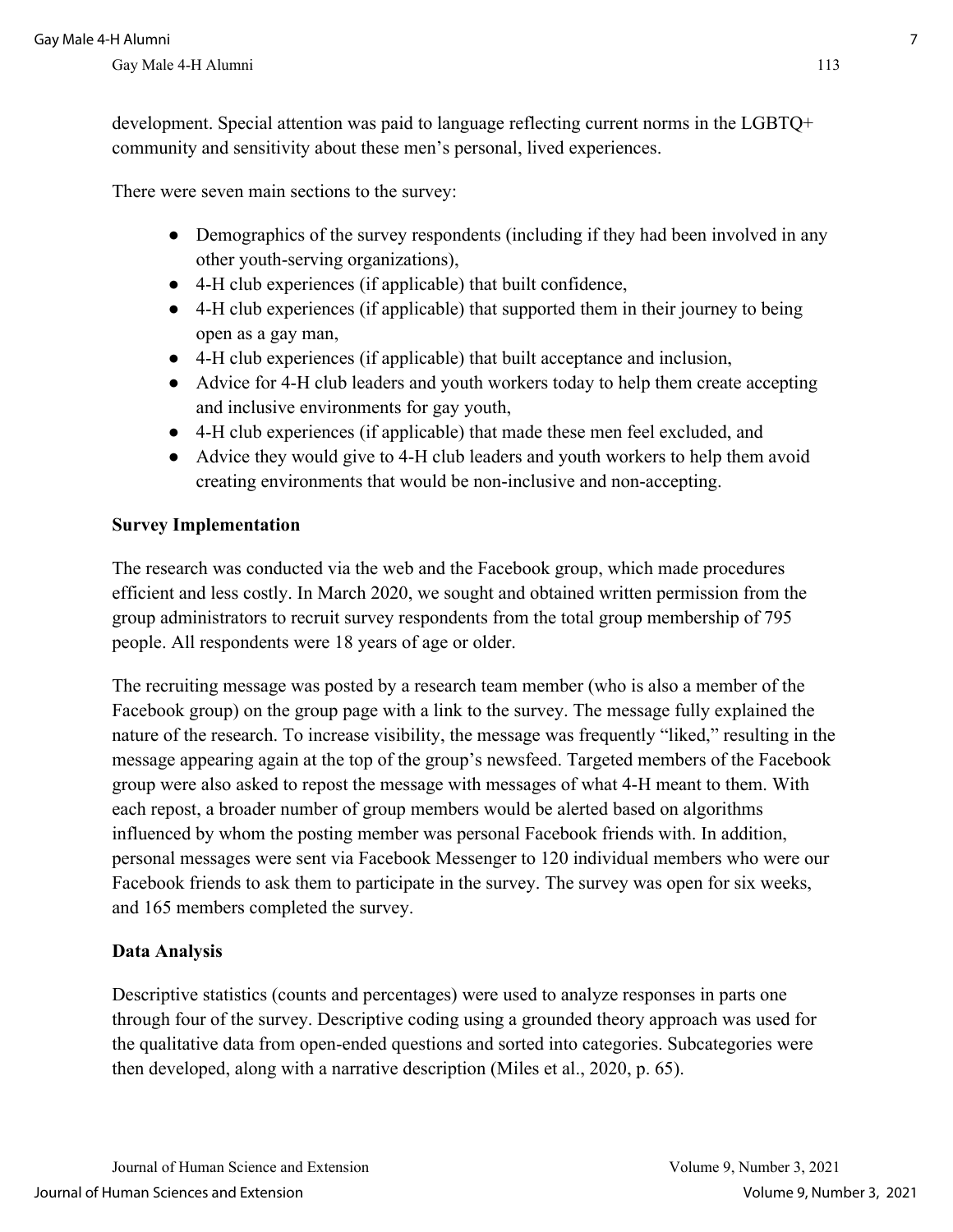#### **Results**

### **Respondent Demographics**

Table 1 presents the demographics of survey respondents. The purpose of collecting this information was to give a framework for better understanding the participants' 4-H club experiences and prepare a foundation to help with future research. For clarification, respondents were asked about the state in which they spent most of their adolescent years. For ease of reporting in table format, we collapsed that data into Extension regions. The U.S. states with the largest number of respondents were Texas, 11; Illinois, 8; Kentucky, 8; and Maryland, 8. States and territories that did not have any respondents to this survey were Alabama, Connecticut, Delaware, District of Columbia, Hawaii, Maine, Massachusetts, Nevada, New Hampshire, New Jersey, Rhode Island, Utah, and the territories of American Samoa, Guam, Northern Mariana Islands, Puerto Rico, and the U.S. Virgin Islands.

| Demographics                                                                                    | $\boldsymbol{n}$ | $\frac{0}{0}$            |
|-------------------------------------------------------------------------------------------------|------------------|--------------------------|
| Extension region in which respondents spent most of their<br>adolescent years (excluding 1890): |                  |                          |
| North Central                                                                                   | 43               | 31                       |
| Northeast                                                                                       | 22               | 16                       |
| Southern                                                                                        | 50               | 37                       |
| Western                                                                                         | 22               | 16                       |
| Type of area or community in which respondents spent most of<br>their adolescent years          |                  |                          |
| Rural                                                                                           | 140              | 86                       |
| Urban                                                                                           | $\overline{2}$   | 1                        |
| Suburban                                                                                        | 21               | 13                       |
| Current age<br>20-25 years of age                                                               | 17               | 11                       |
| 26-30 years of age                                                                              | 32               | 20                       |
| 31-40 years of age                                                                              | 65               | 41                       |
| 40-50 years of age                                                                              | 29               | 18                       |
| 51-60 years of age                                                                              | 15               | $\boldsymbol{9}$         |
| 61-70 years of age                                                                              | $\overline{2}$   | $\mathbf{1}$             |
| Ages when a participant of the 4-H club experience*                                             |                  |                          |
| 5-7 years of age                                                                                | 25               | $\tau$                   |
| 8-11 years of age                                                                               | 76               | 22                       |
| 12-14 years of age                                                                              | 96               | 27                       |
| 15-19 years of age                                                                              | 85               | 23                       |
| 20 years of age                                                                                 | 25               | $\tau$                   |
| All of the above                                                                                | 46               | 13                       |
| Identify as                                                                                     |                  |                          |
| Gay                                                                                             | 152              | 95                       |
| <b>Bisexual</b>                                                                                 | 7                | $\overline{\mathcal{A}}$ |
| Other                                                                                           | $\mathbf{1}$     | $\mathbf{1}$             |

### *Table 1. Respondent Demographics (N = 165)*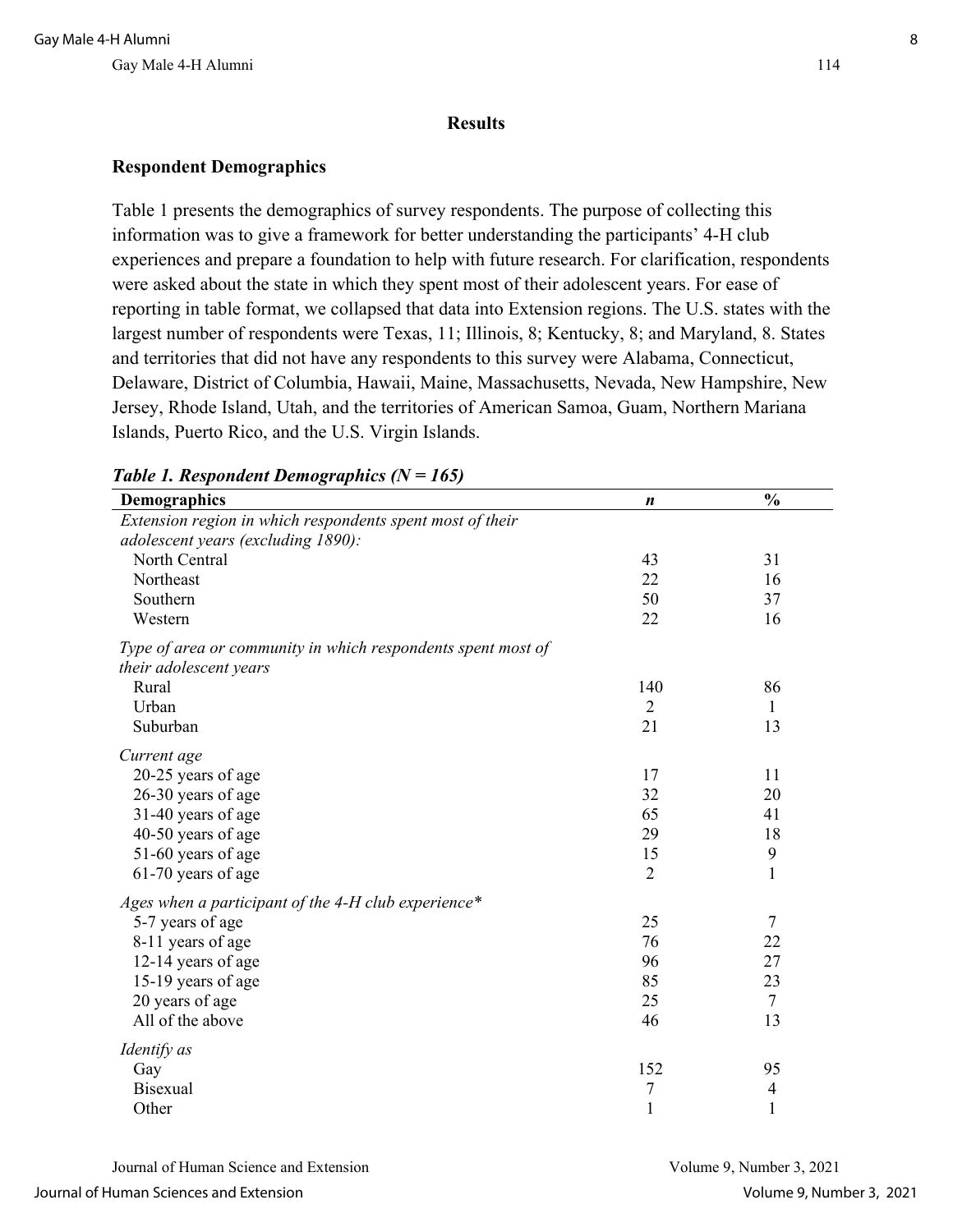| <b>Demographics</b>                                               | $\boldsymbol{n}$ | $\frac{0}{0}$  |
|-------------------------------------------------------------------|------------------|----------------|
| Age at which respondents became aware that they were different    |                  |                |
| from most boys                                                    |                  |                |
| 7 years of age                                                    | 31               | 19             |
| 8-9 years of age                                                  | 23               | 14             |
| 10-11 years of age                                                | 31               | 19             |
| 12-13 years of age                                                | 41               | 26             |
| 14-15 years of age                                                | 16               | 10             |
| 16-17 years of age                                                | 12               | 8              |
| 18-19 years of age                                                | $\mathfrak{Z}$   | $\sqrt{2}$     |
| 20-29 years of age                                                | $\overline{3}$   | $\overline{2}$ |
| Age at which respondents accepted they were gay or bisexual       |                  |                |
| 10-11 years of age                                                | 1                | $\mathbf{1}$   |
| 12-13 years of age                                                | 3                | $\overline{2}$ |
| 14-15 years of age                                                | 15               | 9              |
| 16-17 years of age                                                | 9                | 6              |
| 18-19 years of age                                                | 36               | 23             |
| 20-29 years of age                                                | 81               | 51             |
| 30 years of age or older                                          | 15               | 9              |
| Time period when respondents came out publicly for the first time |                  |                |
| High school                                                       | 4                | $\mathfrak{Z}$ |
| After high school                                                 | 12               | 8              |
| College                                                           | 65               | 41             |
| After college                                                     | 27               | 17             |
| In my adult years                                                 | 36               | 23             |
| Have not come out publicly                                        | 16               | 10             |

\*Could select more than one age category.

We asked survey respondents if they had been part of any other youth-serving organizations. Out of 161 responders, 138 (85%) answered yes, and 24 (15%) answered no. Table 2 lists youthserving organizations in which respondents participated.

| <b>Youth-Serving Organizations</b>  | n   | $\frac{0}{0}$ |
|-------------------------------------|-----|---------------|
| <b>Boy Scouts</b>                   | 27  |               |
| Boys and Girls Clubs                |     | --            |
| Church youth groups                 | 72  | 18            |
| Community sports                    | 42  | 10            |
| Future Community Leaders of America |     |               |
| National FFA Organization           | 106 | 27            |
| School athletics                    | 73  | 18            |
| Student government                  | 70  | 18            |

*Table 2. Youth-Serving Organizations in Which Respondents Participated (N = 138)* 

In summary, the overall average respondent spent most of his adolescent years in the South or North Central regions, predominantly in a rural area, is 31-40 years of age, identifies as gay, and was part of 4-H club experiences from ages 8-19. By the ages of 12-13 years, he recognized that he was different from most boys, accepted he was gay or bisexual at the ages of 18-19, and came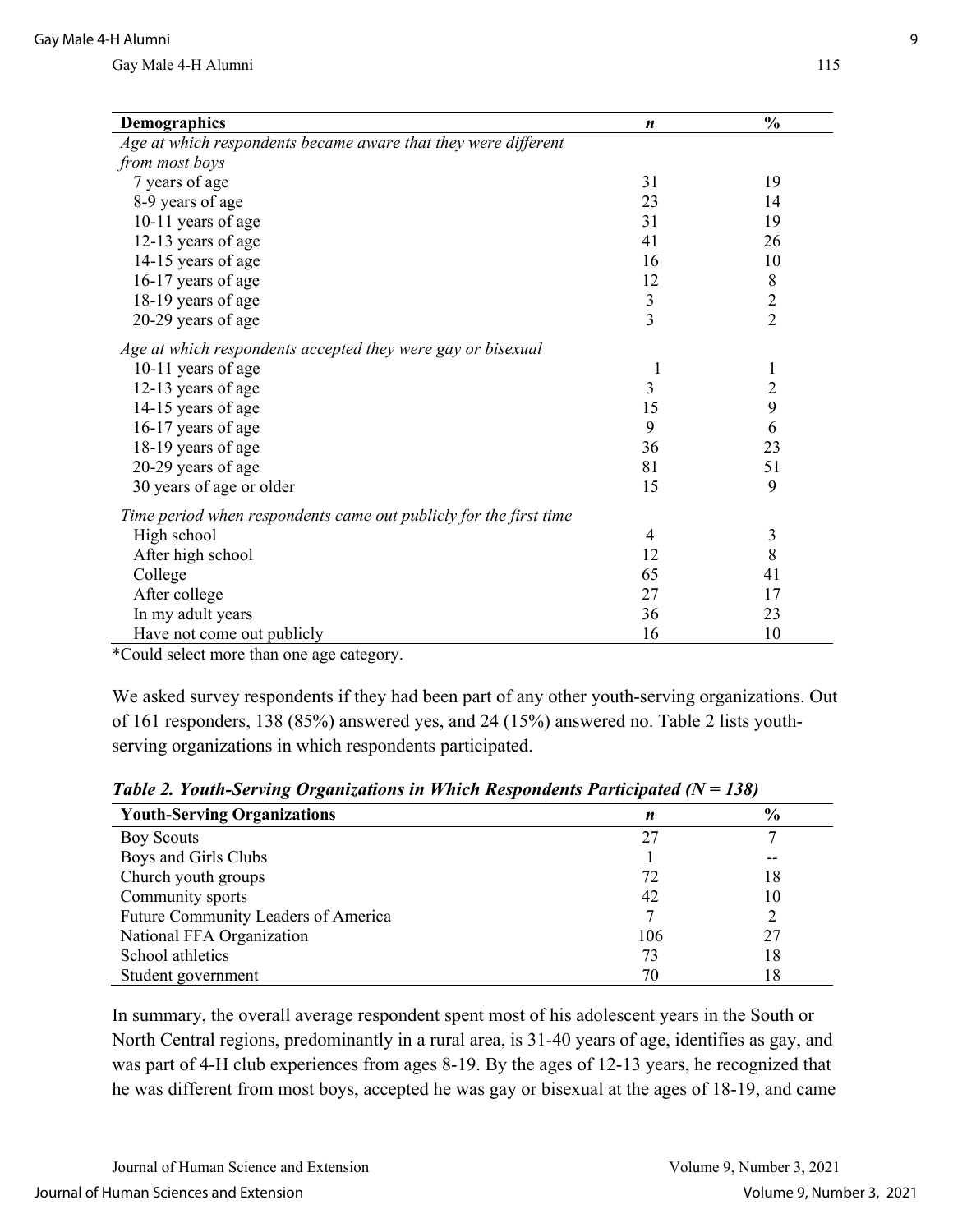out publicly for the first time during college. In addition to 4-H, he was active in the National FFA Organization, church youth groups, school athletics, and student government.

# **4-H Club Experiences that Built Confidence**

For this research, we asked survey respondents about 4-H club experiences that made them feel more confident as a gay or bisexual male youth. We found that having leadership experiences, a place to belong, and adult volunteers who were kind to them were the top three methods that helped young gay and bisexual males become more confident.

| <b>Experiences</b>                                   | n   | $\frac{0}{0}$ |
|------------------------------------------------------|-----|---------------|
| Leadership experiences                               | 101 | 18            |
| Having a place to belong                             | 80  |               |
| Having adult volunteers be kind toward you           | 72  |               |
| Being part of a team                                 | 64  |               |
| Serving as an officer                                | 64  |               |
| Having speaking roles                                | 59  |               |
| Serving your community                               | 58  |               |
| Having a place where people accepted me no matter my | 53  | 10            |
| mannerisms or appearance                             |     |               |

*Table 3. 4-H Experiences that Built Confidence*

# **4-H Club Experiences that Supported Being Open as a Gay Man**

We asked the respondents about positive outcomes that 4-H experiences provided which helped them in their journey to being open as a gay or bisexual man. The top four outcomes were personal pride, self-confidence, acquiring empathy for others, and the ability to speak confidently in public. Table 4 presents all of the results.

**Positive Outcomes** *n*  $\frac{9}{6}$ Personal pride Self-confidence Empathy for others Ability to speak confidently in public Ability to express or defend an opinion Organizational skills Managing complex situations Ability to positive debate 108 104 104 104 90 87 74 67 15 14 14 14 12 12 10 9

*Table 4. Positive Outcomes from 4-H Experiences*

# **4-H Club Experiences that Built Acceptance and Inclusion**

We also asked the respondents about the support they received from 4-H club leaders in helping them to feel accepted, whether they were out to that leader or not. Our study shows that, for this group of respondents, 4-H volunteers were supportive of them. Of 146 responses, 64 (44%) indicated the volunteers were very supportive, and 41 (28%) said the volunteers were moderately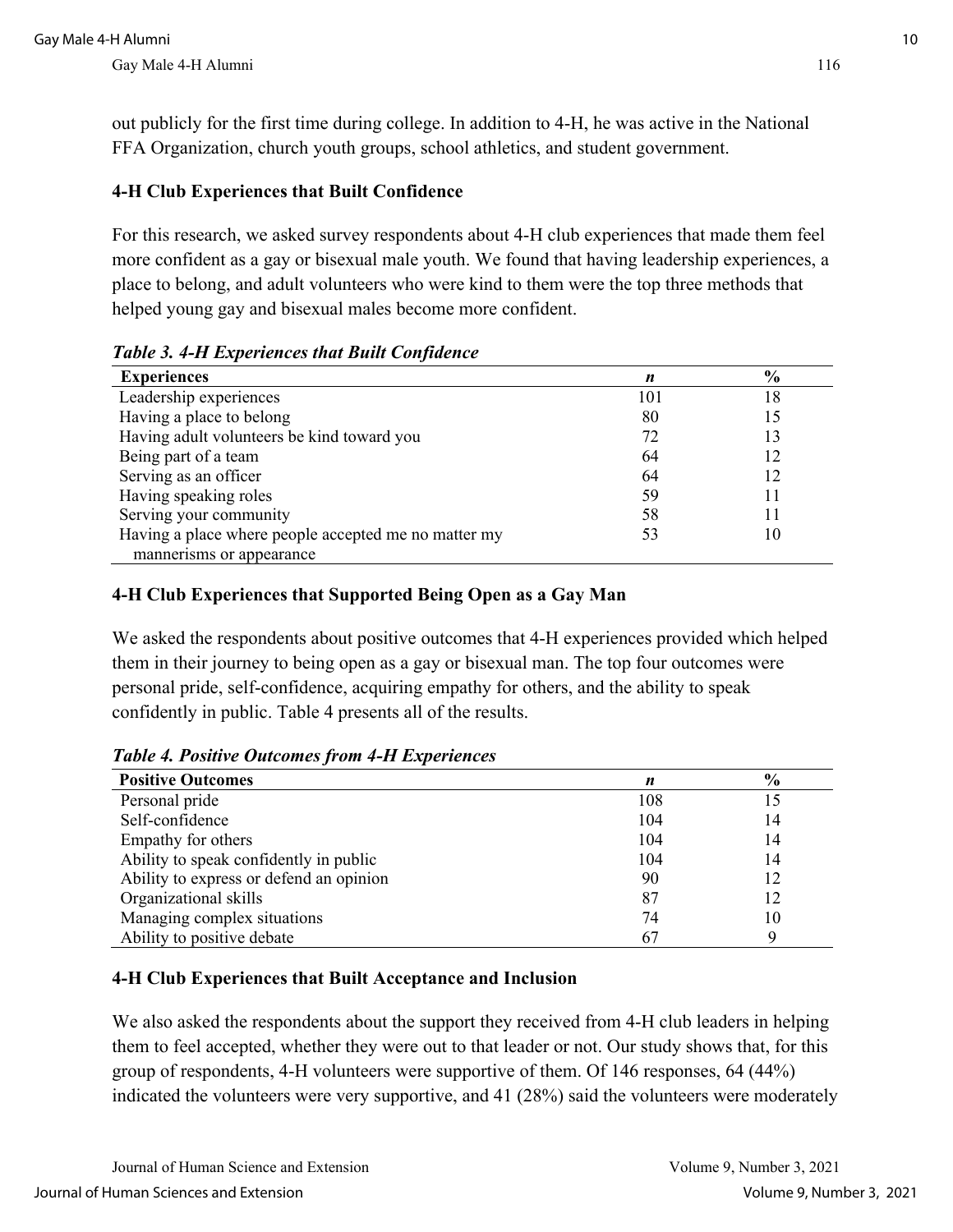supportive. Of this group, 26 (18%) felt a little support from the volunteers, and 15 (10%) experienced the volunteers as not at all supportive.

### **Advice on How to Create Accepting and Inclusive Environments**

To better understand the 4-H experiences that built confidence, promoted acceptance and inclusion, and created positive outcomes that helped in the journey to being an openly gay or bisexual man, we asked the respondents to provide guidance and advice to 4-H club leaders and youth workers on how to create accepting and inclusive environments for LGBTQ+ youth. We note with full understanding that our respondents identify as gay or bisexual and only reflect the feelings of those surveyed. Therefore, we should not assume their responses are inferred to be exactly what a lesbian, trans, or queer/questioning person would feel. However, we believe that more inclusive spaces can be created for all youth, including LGBTQ+ youth, and families based on the feedback from these men's lived experiences in 4-H.

Five major themes were discovered through the systematic analysis of over 93 respondent comments and are summarized here.

# *Create a Place for LGBTQ+ Youth to Belong and Be Part of a Team*

Research respondents encouraged 4-H leaders to offer spaces that are open and welcome, safe, non-judgmental and accepting, and fair and equal. They emphasized it is important to be open to those who are different for whatever reasons and listen to other perspectives without judgment. One respondent said, "Treat everyone with respect and ensure bullying and harassment are never acceptable–in words or actions." Respondents recommended that these youth be treated like any other child (equally) and should never be singled out. They also said, "Be a leader that the 4-H'ers can talk to."

Respondents shared one should not assume a child is gay, or straight, or anything. "You never know who may (internally) identify as gay or transgender and someday outwardly identify as such." One respondent noted:

The boy who seems to constantly have a girlfriend, comes from a churchgoing family, is perhaps a youth leader in the church, etc., may not internally identify with the sexuality they are expressing on the outside during their formative school years, perhaps including even through college.

# *Create a Place Where Youth are Accepted No Matter Their Mannerisms or Project Choices that May Be More Historically Gender Specific*

Respondents emphasized the language that leaders choose is important. They recommended that leaders find the strengths of the youth, focus on those, and show inclusivity through language and action. For example, sometimes people say, "Don't be a girl … that [project] is only for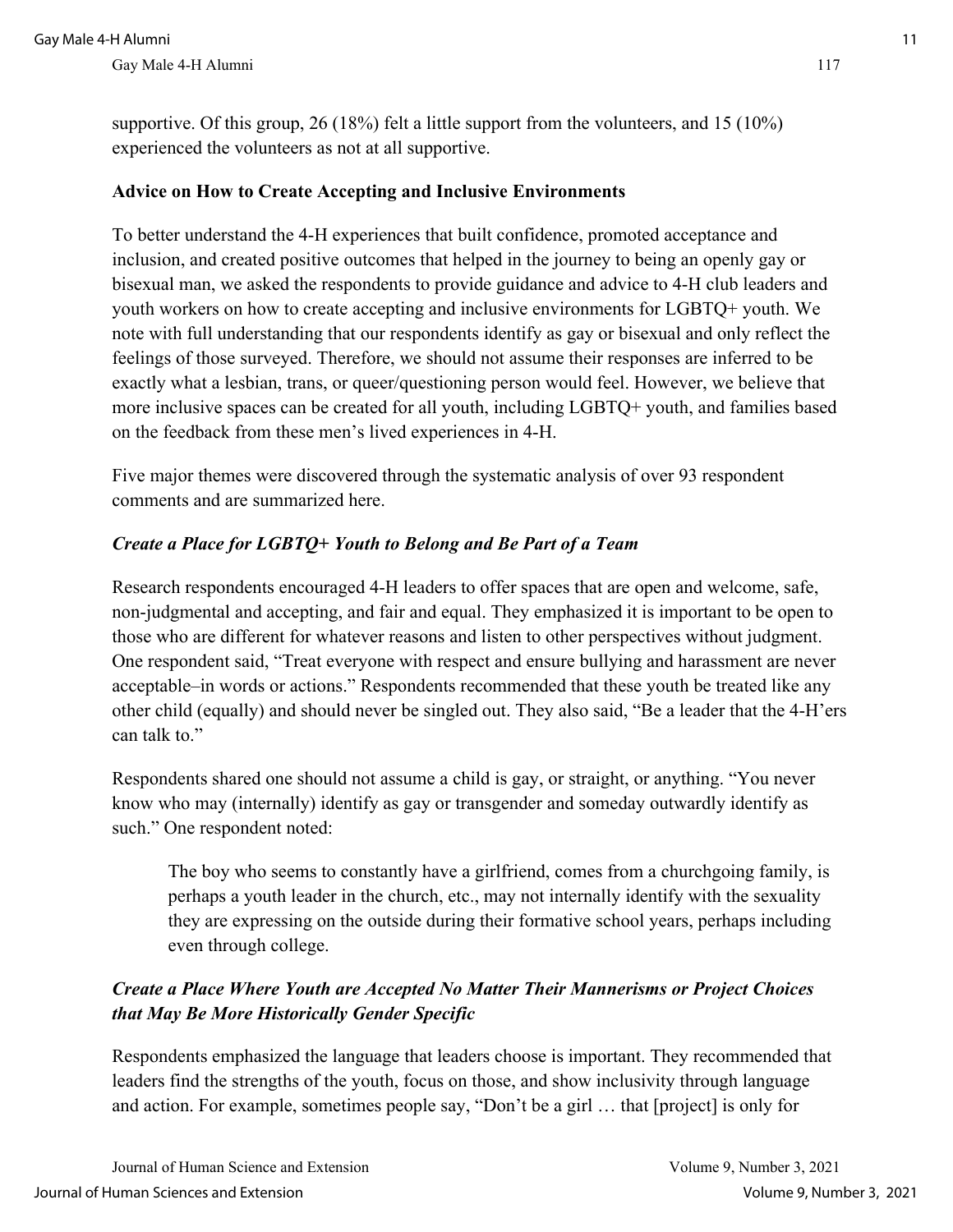girls." Instead, leaders should eliminate the gender roles that are assigned to activities or projects.

The following are more recommendations made by the respondents: "Be careful to not stigmatize gender non-conforming behavior (for all youth)." "Be aware of micro messages and squash them when observed from students or adults." "Be a role model to a member of the LGBTQ+ family or an ally." "Share examples of leaders who identify publicly as gay."

# *Have Leaders that are Role Models and Advocates and Who Bring Diversity to the Club Through Speakers, Topics, and Activities*

Respondents shared it is necessary to create training opportunities for 4-H leaders on how to be inclusive and aware of their actions and words. Specifically, diversity can be improved by appointing LGBTQ+ volunteers as adult leaders, bringing speakers to the club who are gay and were in 4-H, and inviting speakers who are openly gay to talk about topics of interest to the kids. Youth will then see that gay people are just regular people like them. They also advised showing diversity in family situations in both text and pictures when teaching.

Positive role models and representation of gay individuals were pointed out repeatedly by respondents as critical to creating an environment of inclusion and acceptance. As one said,

In my time in 4-H, I did not have any gay role models and did not have a chance to engage with anyone from the LGBTQ+ community in a positive light. Today, we live in a much more inclusive culture for the gay community, so getting 4-H youth involved with gay leaders and other adults that show support for the LGBTQ+ community is becoming more possible and more important!

Another respondent said, "I was a 4-H leader from 2001-2018, and with me being out, once older, it helped kids see that they were accepted." Yet another comment shared was

I did not have anyone that I knew while growing up in 4-H that identified as gay. Being from the mountains in a very religious, white, and Christian region, it was difficult to overcome the self-denial and internalized homo-negativity when it came to myself.

# *Have Adult Leaders who are Kind to LGBTQ+ Youth*

Our respondents shared their knowledge that children who are LGBTQ+ need encouragement, empathy, love, and nurturing. They advocated leaders, "Be kind and let the kids know they have someone to confide in." Other pieces of advice were: "Just remember that they are all children living and growing, and your attitude toward who they are could save and or change their lives." They emphasized that "Compassion and empathy go a long way," and leaders should "Nurture their positive growth–don't cause any harm to them." In summary, "Love and accept the children and show that you care."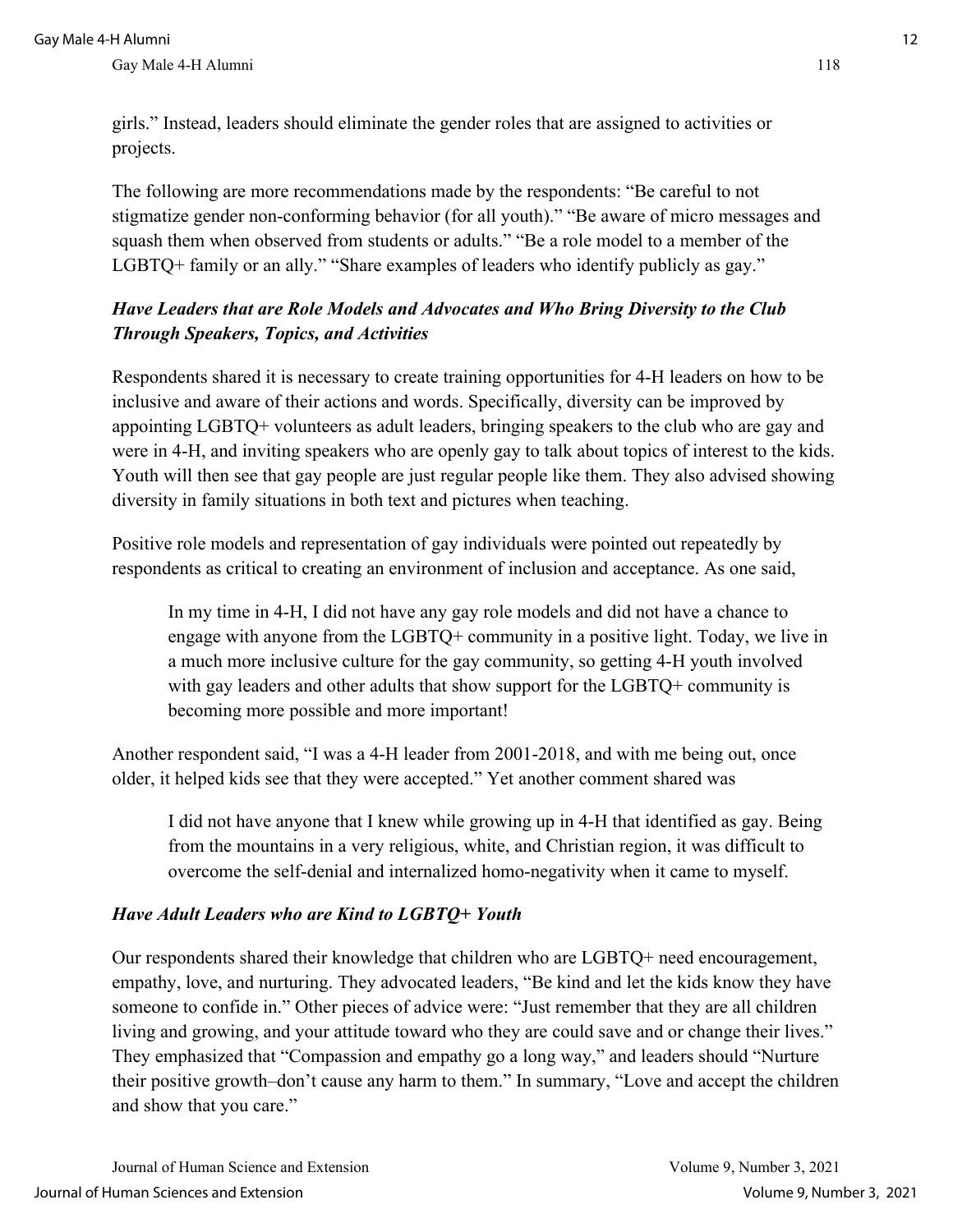Leaders should be engaged in "Encouraging young people to be their authentic self, regardless of gender identity or sexual orientation, [which] is the key that unlocks inclusivity in later years." One respondent offered this advice: "If you see parents/kids doing anything that can hurt someone who is gay, stand up for the kid." "Not everyone identifies or loves the same way, and that's ok," offered one respondent. Meet youth where they are at, not where you want them to be.

### *Provide Leadership Experiences, Such as Serving as Officers and Speaking Roles*

Respondents urged leaders to "create success through goals and achievement, skill development, and activities that promote growth." They also encouraged leaders to "identify youth's strengths and build those skills." They also advocated to "help guide youth into projects of interest to them, but them might be embarrassed to do in front of their peers." Lastly, they advised to "always ask for participation, but don't force it."

They recommended environments be created where there is a way for all kids to be successful. In addition, they believed it is important to encourage finishing projects, allow independence through supportive means, and provide opportunities and activities that may appeal to a broader range of children rather than the same projects that have been offered over decades.

# **4-H Club Experiences that Created Feelings of Rejection and Exclusion**

While it is rewarding to know about the positive experiences of these young gay and bisexual males who were involved in 4-H, we also believed it was critical to know if some of the men had felt rejected or not included and what types of experiences had caused those feelings. Of 153 respondents, 92 (60%) said they had not had experiences that caused them to feel rejected and not included. However, 61 (40%) indicated there were experiences that caused them to feel rejected and not included. For the 61 that experienced rejection, Table 5 highlights the most frequent experiences that led to feeling rejected and excluded.

| <b>Negative Experiences</b>                                        | n  | $\frac{6}{6}$ |
|--------------------------------------------------------------------|----|---------------|
| Feeling not included by other 4-H members                          | 39 | 40            |
| Feeling that success or accomplishment was affected by people      | 20 | 20            |
| suspecting that I was gay                                          |    |               |
| Feeling not included by adult leaders/volunteers                   | 20 | 20            |
| Feeling that other members' parents did not want their children to |    |               |
| be around me                                                       |    |               |
| Other                                                              |    |               |

### *Table 5. 4-H Experiences that Led to Feelings of Rejection and Exclusion*

To explore these experiences in-depth, we asked these former 4-H'ers to describe experiences that caused them to feel rejected and not included. Three major themes were discovered through the systematic analysis of over 73 qualitative comments from an open-ended question.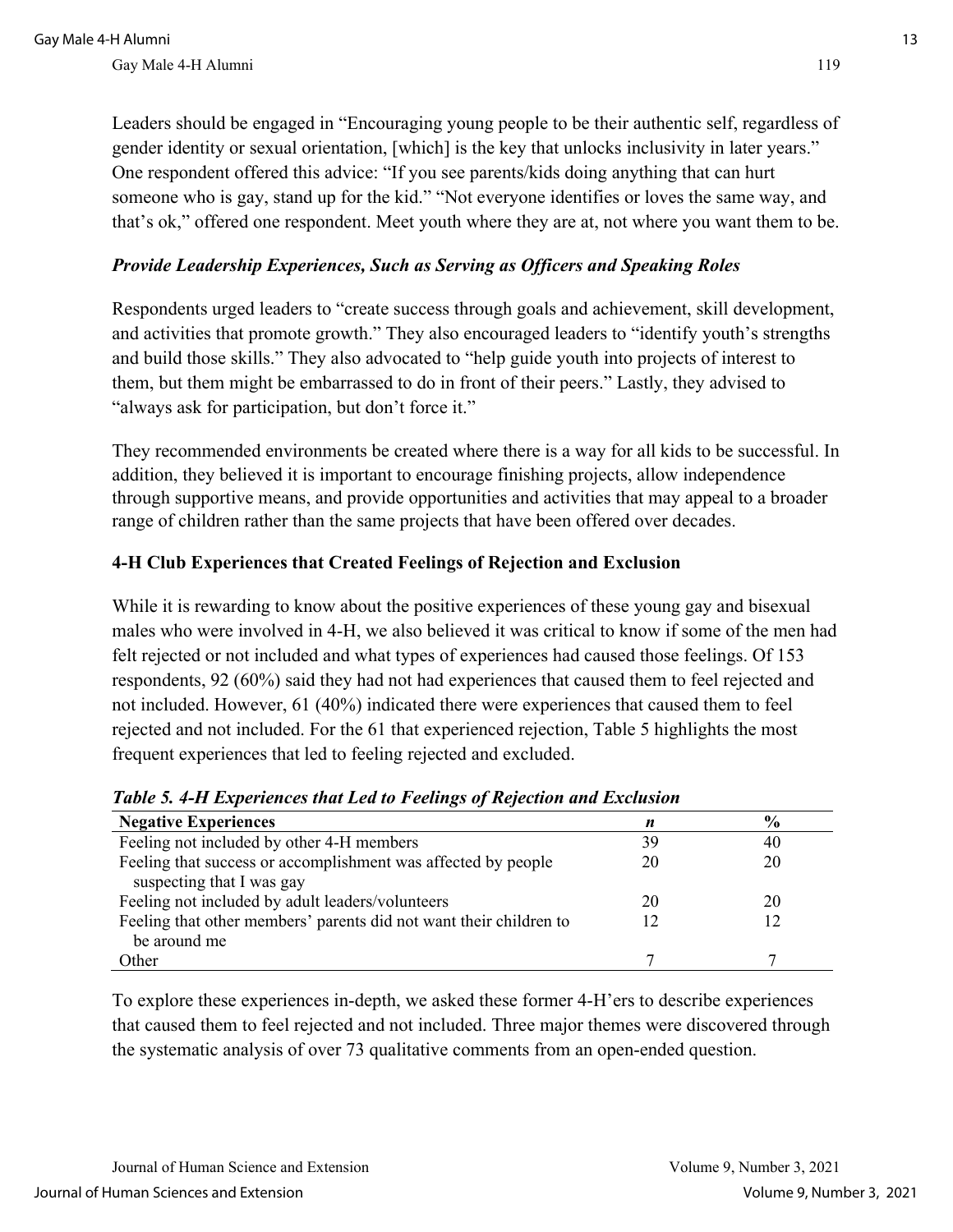# *Peer and/or Leader Relationships that Caused Feelings of Othering, Marginalizing, or Bullying*

While some respondents said there were fellow club members who were always kind, and they never felt rejected by the volunteers or county agents, others said they were bullied by members of their 4-H club and did not feel accepted in some clubs. They also reported they had friends who were rejected. Comments included: "I always felt they knew I was gay and would talk about it behind my back," or "Other kids didn't really like hanging out with me because I was different. ... I put a lot of energy into my projects because I didn't have anything else to do."

One participant said he remembered being called a "fag" at state competitions when staying overnight. Another participant reported,

When people found out I was gay, they did not want me around the younger kids because they thought I would turn them gay. … My pastor at my church kicked me out too and said I couldn't help with bible class.

Another memory was hearing people talk about social issues related to the gay community and feeling marginalized.

# *Shame and Power*

Because there was not any open discussion about gay or bisexual people in some circumstances, one respondent said the lack of recognition "made it clear that it was not a subject to be talked about." This caused feelings of shame and the thought that no one else was like him. Exclusion and shame were felt because of the type of projects and entries these youth chose:

I sometimes felt some exclusion or shame for pursuing project areas and exhibiting entries at the county and state fair in static project areas that were historically more feminine, such as visual arts, interior design, and flower arranging. Being the only male participant in some of these project areas made me question why I liked those subject areas and why I was different than many of the other boys.

These men pointed out that "parents talk," and their peers who were competitors and assumed they were gay "used that to try and assert power." For example, one respondent said,

I once had a boy tell me he couldn't play with me at the 4-H meeting because his dad said I was too much of a sissy. … I will never forget it! When I was older, some of the boys would call me faggot and didn't want to room with me at stock shows and contests … they would tell me to my face.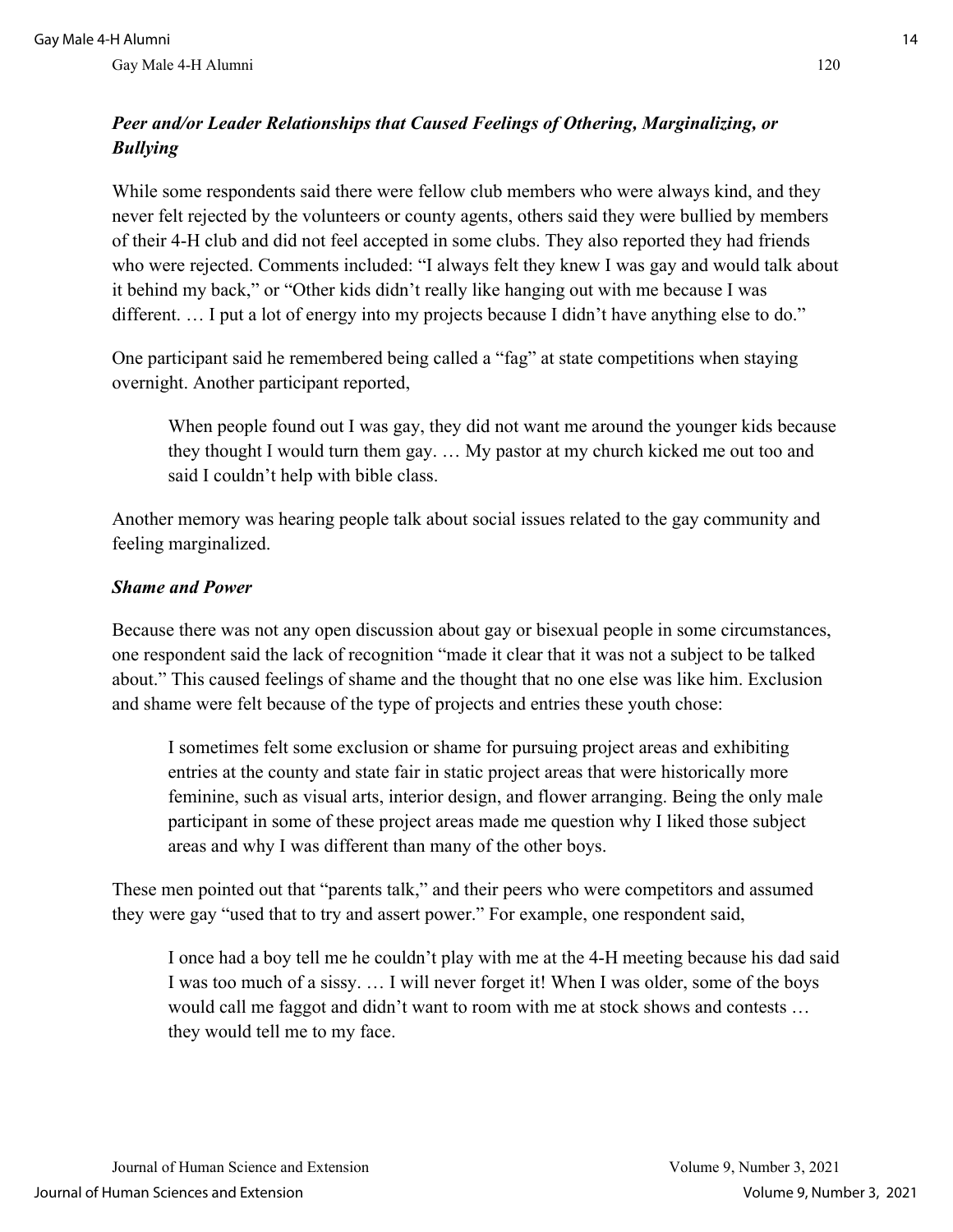# *Language and Gender Stereotypes*

A common theme across the study concerned language and gender stereotypes. These men reported that male youth who did not present as masculine were rejected or shunned out of main groups. One participant said this type of experience led, for him, to a "delayed coming out" because he had seen how others had been treated (badly) and did not want to be treated that way. Another comment was that "At stock shows, kids would call me names and [say] that I talked like a girl."

# **Advice on How to Avoid Creating Non-Accepting and Non-Inclusive Environments**

We asked the men to provide advice to 4-H club leaders and youth workers to help them **avoid** creating a non-inclusive and non-accepting environment for gay youth. Many of the comments reflect the same five themes in how to create an accepting and inclusive club environment. However, some explicit advice was offered about what not to do (see Table 6).

| <b>Category Theme</b> | <b>Advice from Gay and Bisexual Research Respondents</b>                                                                                                                                                                    |
|-----------------------|-----------------------------------------------------------------------------------------------------------------------------------------------------------------------------------------------------------------------------|
| Identities            | . Do not treat an identity non-conforming child less than any other. This is a child,<br>and all children need our support!                                                                                                 |
|                       | . Do not assume that some youth are not struggling with their identity and sexual<br>orientation.                                                                                                                           |
|                       | •Do not assume sexual orientation or gender identity.                                                                                                                                                                       |
|                       | •Do not let club members and leaders engage in micro-aggressions. An example of<br>a micro-aggression would be to tell a gay male youth, "You might not get elected<br>to office unless you stop acting like such a sissy!" |
| Openness              | ·Do not ostracize or label.                                                                                                                                                                                                 |
|                       | . Develop an understanding of the various forms of bullying and work with the club<br>officer team to develop zero-tolerance expectations within the club.                                                                  |
|                       | • Avoid creating divides that focus on differences. These divides push youth away<br>from each other.                                                                                                                       |
|                       | ·Dispel rumors that only certain kinds of people are in 4-H or are involved in<br>agriculture.                                                                                                                              |
| Language and          | •Do not allow inappropriate or degrading jokes.                                                                                                                                                                             |
| stereotypes           | •Do not talk negatively about any group.                                                                                                                                                                                    |
|                       | · Shut down homophobic language.                                                                                                                                                                                            |
|                       | . Do not use gender-biased language. Do not categorize things as boys or girls only.<br>•Do not unnecessarily separate youth by gender.                                                                                     |
|                       | • Avoid strict male/female normed activities (such as sewing or baking for girls;<br>rocketry and robotics for boys)                                                                                                        |
| Leadership            | •Do not accept expressions of intolerance.                                                                                                                                                                                  |
|                       | · Stop exclusion behaviors immediately.                                                                                                                                                                                     |
|                       | •Do not treat open or assumed LGBTQ+ youth differently.<br>. Do not show direct support of organizations or efforts that oppose the LGBTQ+<br>community.                                                                    |

*Table 6. Ways to Avoid Creating Non-Inclusive and Non-Accepting Environments*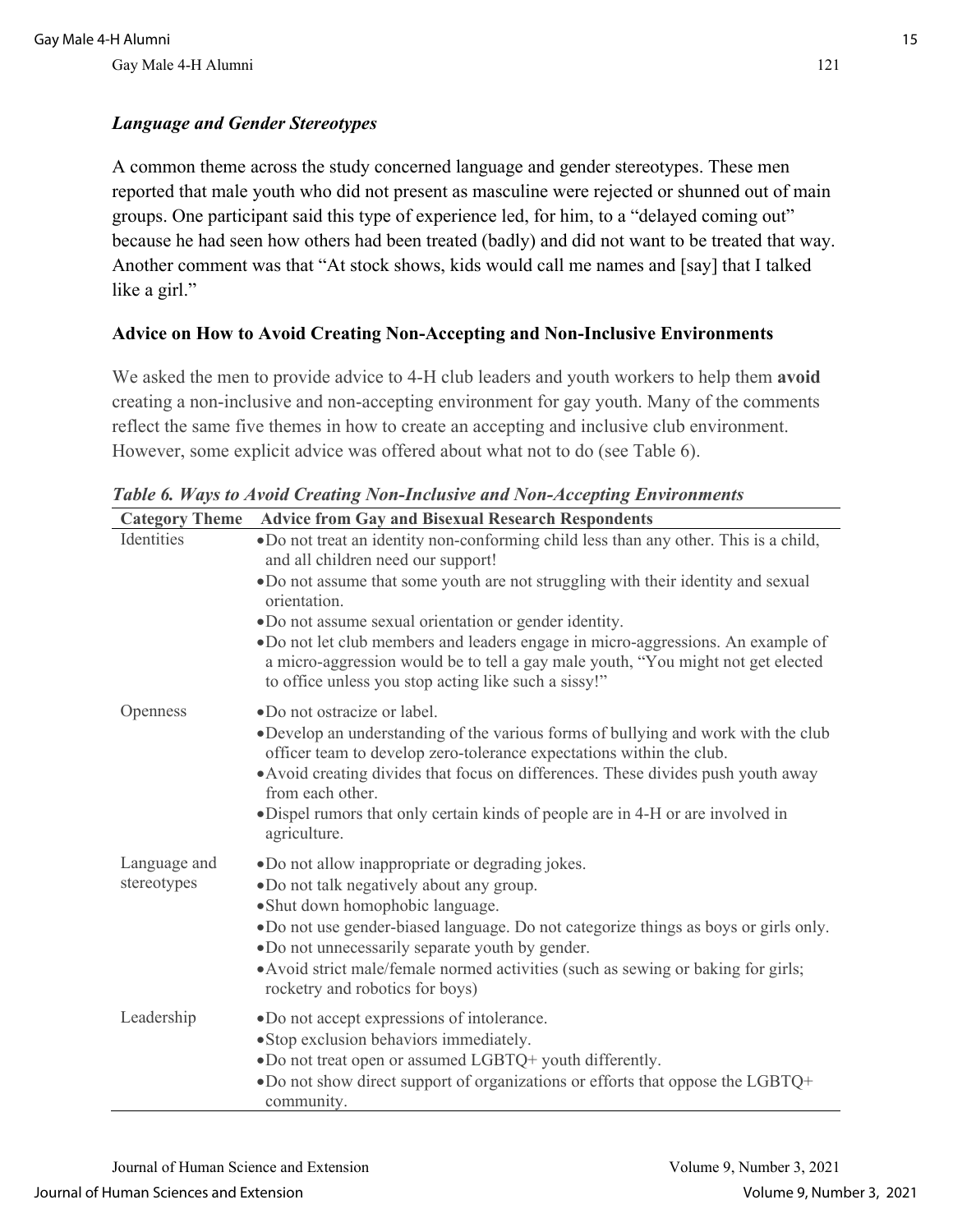### **Limitations**

Any kind of data analysis is open to error. As employees of Extension, we could have introduced bias into the study through the survey questions. Bias could also have been introduced during analysis of the open-ended responses because of our knowledge of the organization and the topic being studied. The results of this study describe only those men in the Facebook group who identify as gay or bisexual and who responded to the survey. Results, therefore, cannot be generalized to the overall LGBTQ+ population.

### **Discussion**

Our novel study produced empirical data demonstrating we do indeed have gay children in 4-H. These 4-H alumni were once children whose lives, based on the majority of our findings, were made better because of the 4-H program. Our respondents told us that 4-H instilled leadership, public speaking skills, and feelings of empathy and confidence. They also told us how to help 4-H leaders create welcoming and inclusive environments.

The demographics of our study demonstrate that the majority of respondents knew they were different than most other boys at 12-13 years old, and some as young as seven, but did not accept that they were gay until they were 18-19 years old. Being aware at that age and yet not accepting until they were young adults brings forward this question "What happened to these boys between the time they knew they were different, and they accepted they were gay"? The information shared by our respondents includes a glimpse of how the 4-H experience helped them through their milestones experience and adolescent development as a gay or bisexual child.

Although many in our study group moved through milestones and reached a point in their life where they came out, some did not. Some of the men in the study are still closeted. The concern and fear of societal and family rejection are so great that LGBTQ+ people may "live stealth" or "hide in plain sight." Living stealth or hiding in plain sight is often attributed to the transgender community (Urghart, 2018) as a describing factor of them living their life as their gender identity, which is opposite of their sex assigned at birth.

Similar language is used in the context of gay or bisexual men trying to fit into a heteronormative world (Neal, 2014). Neal writes of these men's experiences as they reveal their internalized oppression, fearfulness, insecurity, shame, and strong need to belong and connect with the community. Some gay and bisexual men hoped that marriage to a woman might change their homosexual desires or at least "cover" them. Some simply sought a stable domestic life or longed to father children (Neal, 2014). In this context, hiding in plain sight means they marry an opposite-sex partner and try to live a life that society expects of them. In this scenario, it is reasonable to suspect that the population of gay individuals is much larger than we know. People who are gay may be in our churches, schools, workplaces, and communities-at-large. Because of oppressive discrimination, they may hide their true sexual identities. There may be a larger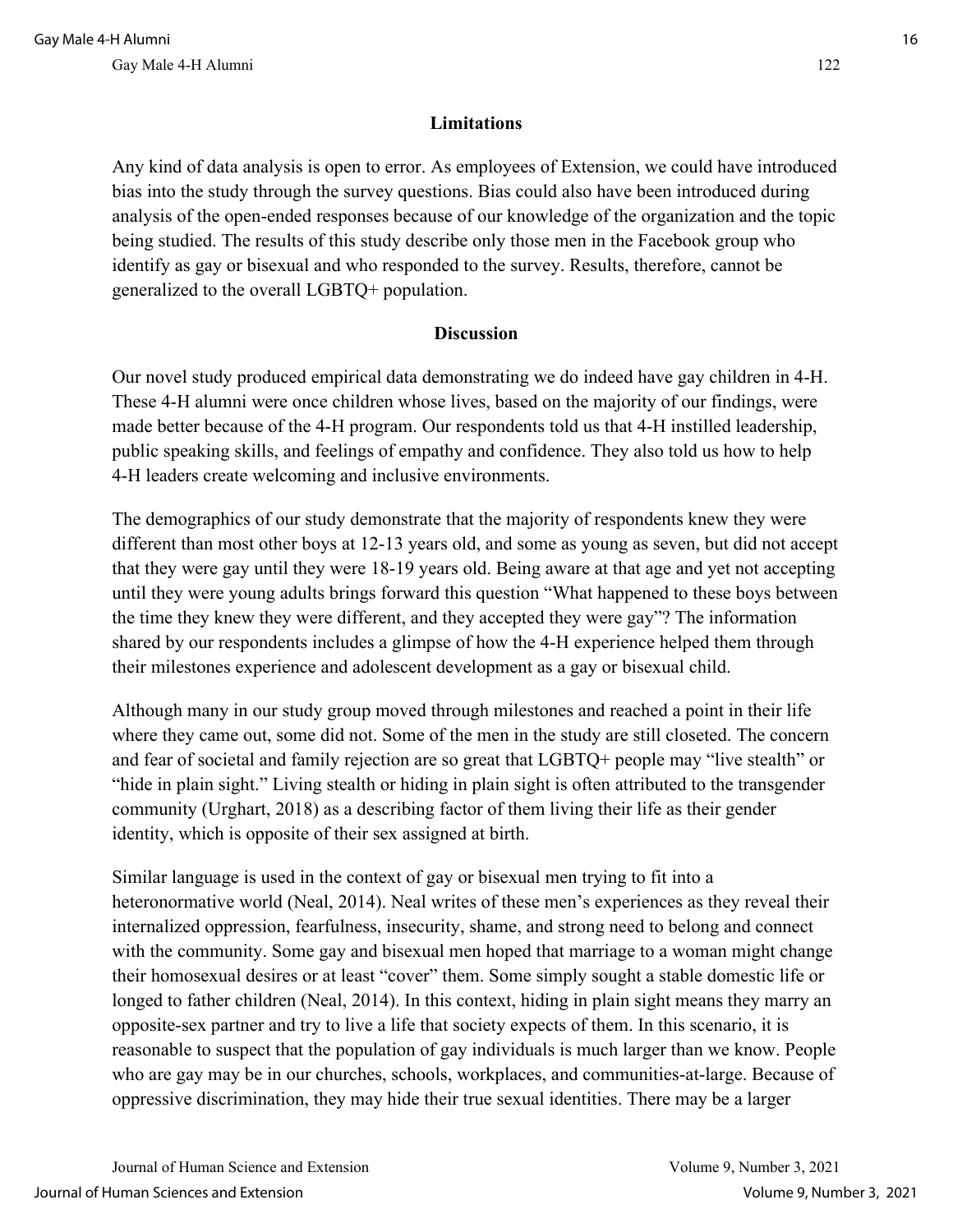number of gay volunteers and youth in the 4-H program than historically imagined, but they are not out to their families or the community and hide in plain sight.

### **Recommendations**

4-H can continue to play a role in supporting LGBTQ+ youth as we speculate there are likely thousands of children currently in 4-H who internally identify as such. Our novel study sought to uncover empirical data that could lead to some recommendations for 4-H volunteers and workers to create welcoming and inclusive environments for LGBTQ+ youth, whether they are out or not. Based on our respondents' advice, we offer the following recommendations to club leaders to enhance environments where LGBTQ+ children may thrive.

**1) Design an annual 4-H club program plan that provides speaking roles for every member of the club, not just those elected into office.** We know there is often a fear of public speaking, but for a gay boy, another issue may be that he has a fear of "sounding gay." In addition, gay individuals may experience fear of being "outed" based on their voice. Thorpe (2014) documents through film modern stereotypes of the gay male voice, and scientific research has uncovered phonetically significant features produced by many gay men and demonstrated that listeners accurately guess speakers' sexual orientation at rates greater than chance (Thorpe, 2014). Although this fear may exist among gay boys, there is an opportunity to offer speaking roles in a nurturing and accepting environment in which they can build confidence. It is critical to make sure the volunteers who help with the club have a spirit of caring as a nurturing adult. Positive youth development (PYD) research shows this relationship is important for all youth to thrive, and PYD is especially important to gay males as they mature. Having caring and affirming adults is a preventative factor in LGBTQ+ youth suicide ideation, attempts, and completions. At the same time, caring adults in the 4-H program need to be competent in non-discrimination and best practices to effectively support and affirm LGBTQ+ youth and establish a harassment-free environment (Bradley et al., 2017).

**2) Provide speakers who are role models for gay youth.** Our study participants noted not having gay role models or examples. There is an opportunity for 4-H club leaders to provide this by requesting speakers who are openly gay–not to discuss LGBTQ+ related topics–but to speak on any topic of interest to youth. This will help normalize engagement with the LGBTQ+ community.

**3) Use gender-neutral project descriptions and language.** As our study participants shared, there were occasions where they felt rejected within 4-H because they chose non-genderconforming projects. Framing clothing or nutrition projects as "for the girls" must be avoided.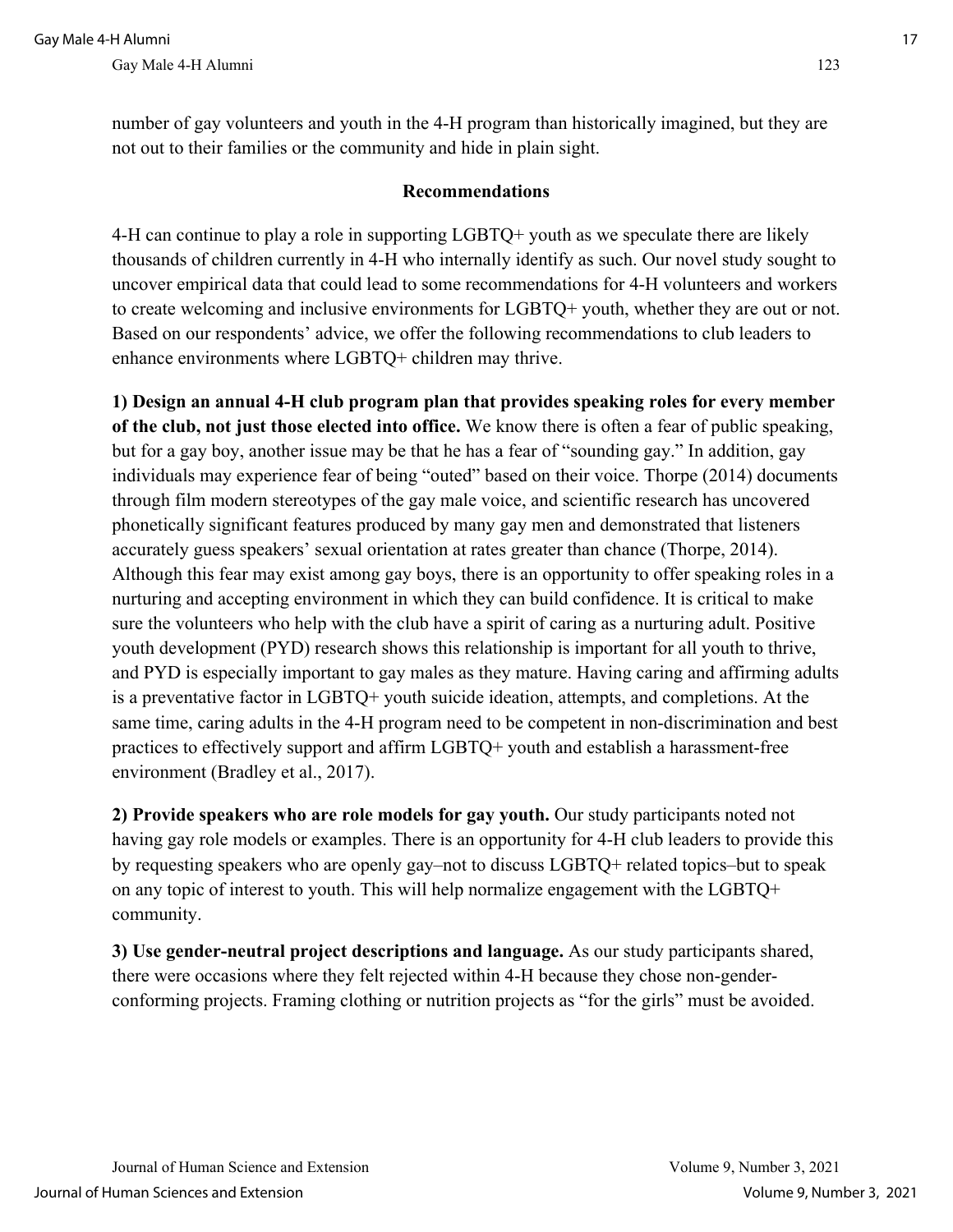# **Recommendations for the Cooperative Extension System**

The evidence presented can be used for Extension programs in each state to respond to and incorporate LGBTQ+-related issues as part of the organization's diversity, equity, and inclusion (DEI) plans. Extension should demonstrate that it is an LGBTQ+ ally and a welcoming space for all youth and families.

Wallace et al. (2017) note an exercise in their safe spaces curriculum where Extension staff and volunteers are encouraged to examine their beliefs and to determine if they are demonstrating prejudicial behavior. This is one example of a suggested exercise of taking their nondiscrimination statement and asking, "Are there protected classes listed in the program policy that I feel uncomfortable with?" An organization that conducts such assessments and then draws on the results to acknowledge their shortfalls could lead to action steps to positively address them.

Extension researchers have developed competencies that entry-level Extension agents will need for the future (Harder et al., 2010). Using the suggested competencies as a baseline, Benge et al. (2011) conducted a study among University of Florida Extension faculty to identify pre-hire entry competencies of potential employees that should be considered. Interpersonal skills, specifically cultural sensitivity, is a highly ranked skill set sought in hires (Benge et al., 2011). As such, this approach could lead to Extension employees who have an enhanced level of empathy and awareness of vulnerable population communities, including LGBTQ+ individuals.

Extension programs must cautiously brace themselves for potential opposition to the display of LGBTQ+ support and inclusion. To best prepare, Extension programs must create clear policy, guidance, and protocol. Drawing on the local state's land-grant university, Title IX offices may prove to be a good resource.

It is especially important to point out that as of 2020, there is no national 4-H policy on LGBTQ+ inclusion and practices to support the community. While the United States Department of Agriculture, National Institute of Food and Agriculture (USDA-NIFA) has a nondiscrimination statement, each land-grant university must create its own state policy and practice guidelines associated with LGBTQ+ inclusion in their 4-H program. To help land-grant university Extension programs develop such state policy, the National 4-H Program Leader's Working Group has given approval for a guidance document developed by the 4-H LGBTQ+ Champion group. The guidance covers many elements of inclusion and PYD-researched suggestions to support children: *Practicing for Inclusion of Individuals of All Genders and Sexual Orientations (2020)* (PLWG, 2020b) can be a principled starting point for states to develop their policy.

Suggestions for creating LGBTQ+ inclusive 4-H programs are shared by Gonzales et al. (2020) through the journal article, *Making the Best Better for Youths: Cultivating LGBTQ+ Inclusion in*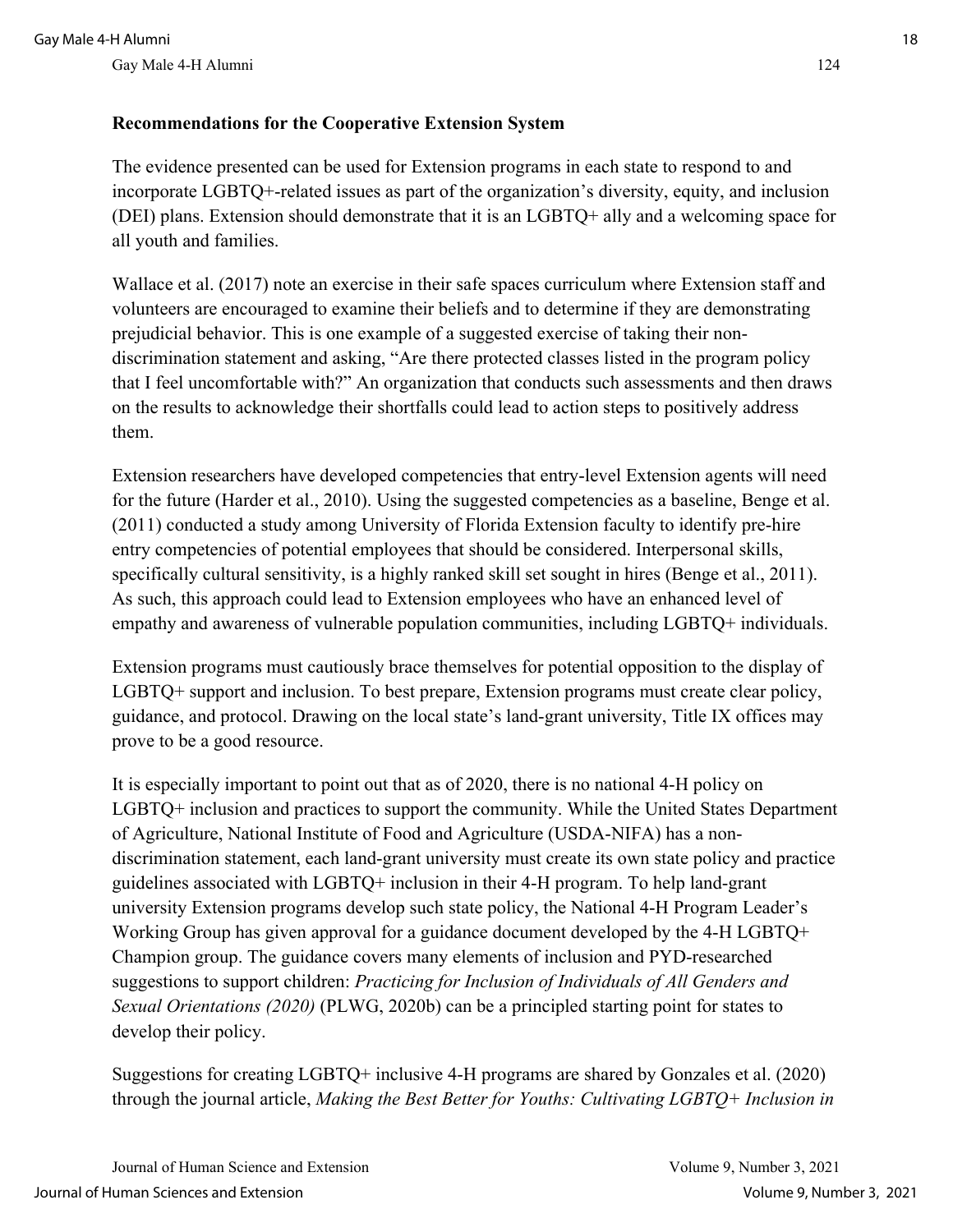*4-H.* It is a peer-reviewed and accepted protocol that can be drawn on to measure a program's inclusive appeal or provide insight, via assessment, of ways to improve. Opportunities are noted to visually display LGBTQ+ inclusion as well as build collaborations. Other opportunities to create inclusive connections include Extension professionals creating an ally relationship with the Gay-Straight Alliance (GSA) in local schools to create partnerships (Elliott-Engel et al., 2020). GSA clubs are student-run organizations that unite LGBTQ+ and allied youth to build community and organize around issues impacting them in their schools and communities (GSA, 2020). Further examples of community support can be created through the use of blogs and podcasts by 4-H youth development professionals to educate the public and potentially create more inclusive communities (Rand, 2019).

Extension leadership should be deliberate in offering DEI training about LGBTQ+ inclusion. Soule (2017) says, "It is vital for youth to experience inclusive programming that is welcoming. Extension has a responsibility and an obligation to provide youth with programs and spaces that are inclusive of all sexes, gender identities, gender expressions, and sexual orientations" (p. 1). Soule further notes that without a basic understanding of the needs and context of these protected classes, Extension personnel are likely to engage inadvertently in practices that have been identified as discriminatory.

Other studies and reviews within the context of 4-H inclusion practices advise that organizations need to develop policies and training to help front-line staff/volunteers to support youth to have positive and inclusive experiences (Elliott-Engel et al., 2020). In addition, research projects within Extension graduate programs have shown gaps in the knowledge pertaining to LGBTQ+ youth and further support key areas needed in 4-H curriculum (Swires, 2018).

To truly embrace a philosophical appreciation for equity and inclusion, training should be offered to create awareness of inequities and begin a process toward understanding. There is also a need for 4-H PYD professionals to start viewing PYD frameworks through an equitable and social justice lens (Fields, 2020).

A research team at the University of Florida recently completed a review of 4-H youth workers' experiences while working with LGBTQ+ youth (Poliseno et al., 2020). Following the qualitative interview process, their recommendations included training and professional development opportunities for 4-H Extension faculty members regarding working with the LGBTQ+ community as a demonstrated need within the organization. The team recommends that USDA-NIFA's 4-H and PYD division should lead the charge in developing a national standard curriculum for 4-H Extension faculty members to learn how to work best with the LGBTQ+ community. Lastly, they advocate for NIFA to establish a train-the-trainer program for this initiative, thereby empowering 4-H Extension agents to bring these trainings and ideas to their volunteers who deliver the local 4-H program (Poliseno et al., 2020). While we support the Florida team's recommendation of a training program, we recommend the LGBTQ+ Champion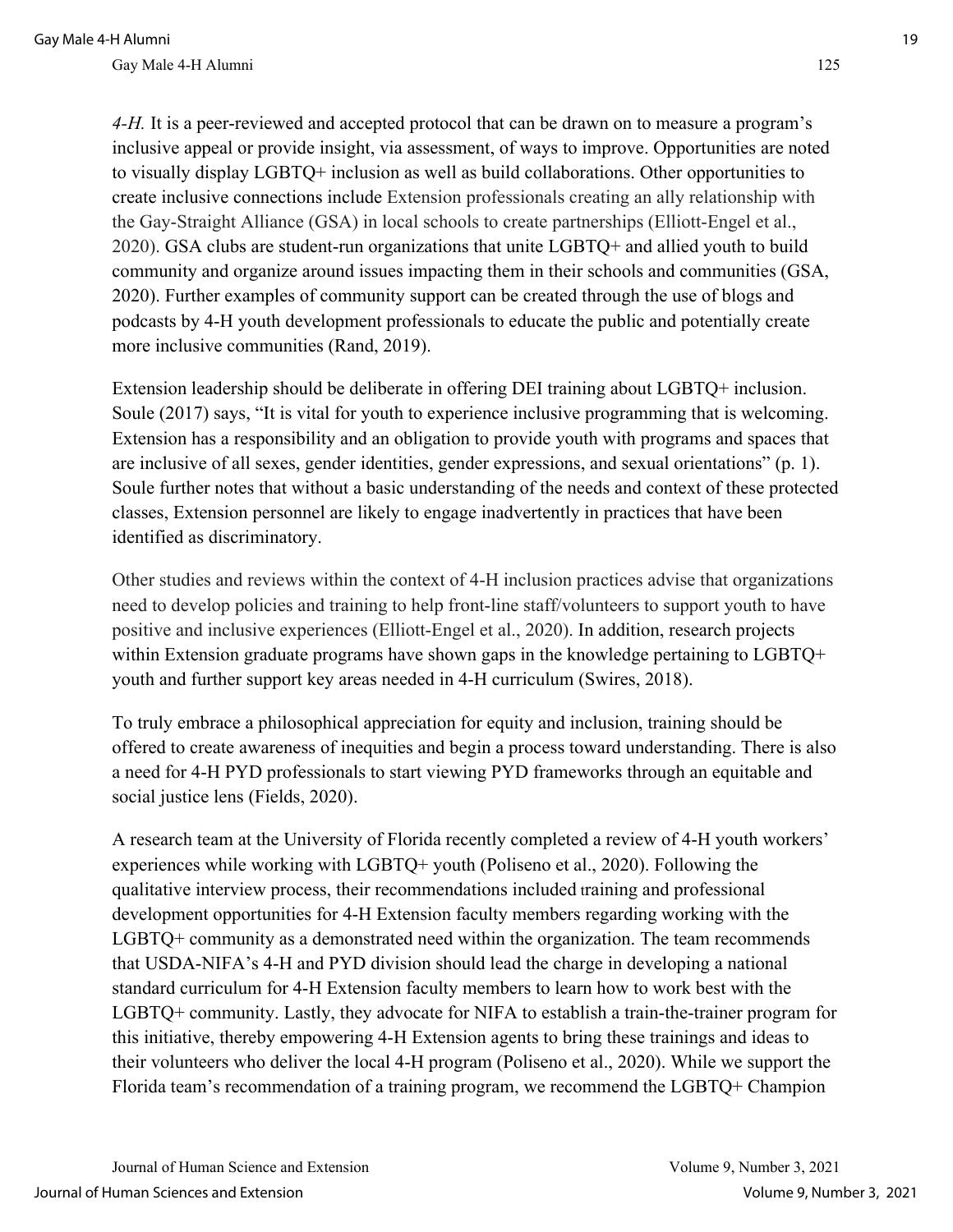team lead this work. The LGBTQ+ Champion group is made up of land-grant university professionals who have expertise in LGBTQ+ programming.

### **Recommendations for Future Studies**

While we celebrate this first-ever study of the lived experiences of gay male 4-H alumni, there are limitations to the study, as noted in the methods section. The 4-H movement needs a nationwide study of current 4-H members who identify within the LGBTQ+ community. There has been significant social change over the past 10-20 years, and therefore, youth today may experience these things a little differently than our respondents did. While our study provided insight into the experiences of gay and bisexual males, there needs to be an approach to collect better data from current LGBTQ+ youth in 4-H so they can be better supported.

The challenges of such a project are significant when considering the political climate and potential resistance from some youth workers and Extension administrators as well. The LGBTQ+ Champion workgroup, under the oversight of the AEBC, could have the political capital to undertake such an effort. This recommendation is influenced by the experience of 4-H federal partners having limitations placed on them regarding vulnerable population work as well as work in equity and inclusion by the sitting presidential administration in 2020 (Elliott-Engel, 2018; Howard, 2019). The study should also be coordinated in cooperation with the National 4-H Council, the national private partner for 4-H. The observations of past work by the LGBTQ Champion group being challenged in a large-scale public forum demonstrated the reality that the public relations unit of the National 4-H Council would need to be prepared to manage negative publicity that may come their way (Crowder, 2018).

Lastly, a national assessment of 4-H youth personnel's understanding and receptivity to working with the LGBTQ+ community should be conducted. From this baseline, a national train-thetrainer model may be tailored to meet the needs of workers. Similarly, a study assessment of 4-H volunteers could prove tremendously helpful to understanding the base of knowledge and level of acceptance among 4-H volunteers. Both studies could be done via a cooperative arrangement through the volunteerism and equity committees of the National 4-H Youth Development Professionals Association or perhaps other Extension professional associations with like-minded interests.

# **References**

Access, Equity, and Belonging Committee. (2020a). *Committee purpose*. [https://access-equity](https://access-equity-belonging.extension.org/)[belonging.extension.org/](https://access-equity-belonging.extension.org/)

Access, Equity, and Belonging Committee. (2020b). *LGBTQ + youth/community.* [https://access](https://access-equity-belonging.extension.org/about/lgbtq-youth-community/)[equity-belonging.extension.org/about/lgbtq-youth-community/](https://access-equity-belonging.extension.org/about/lgbtq-youth-community/)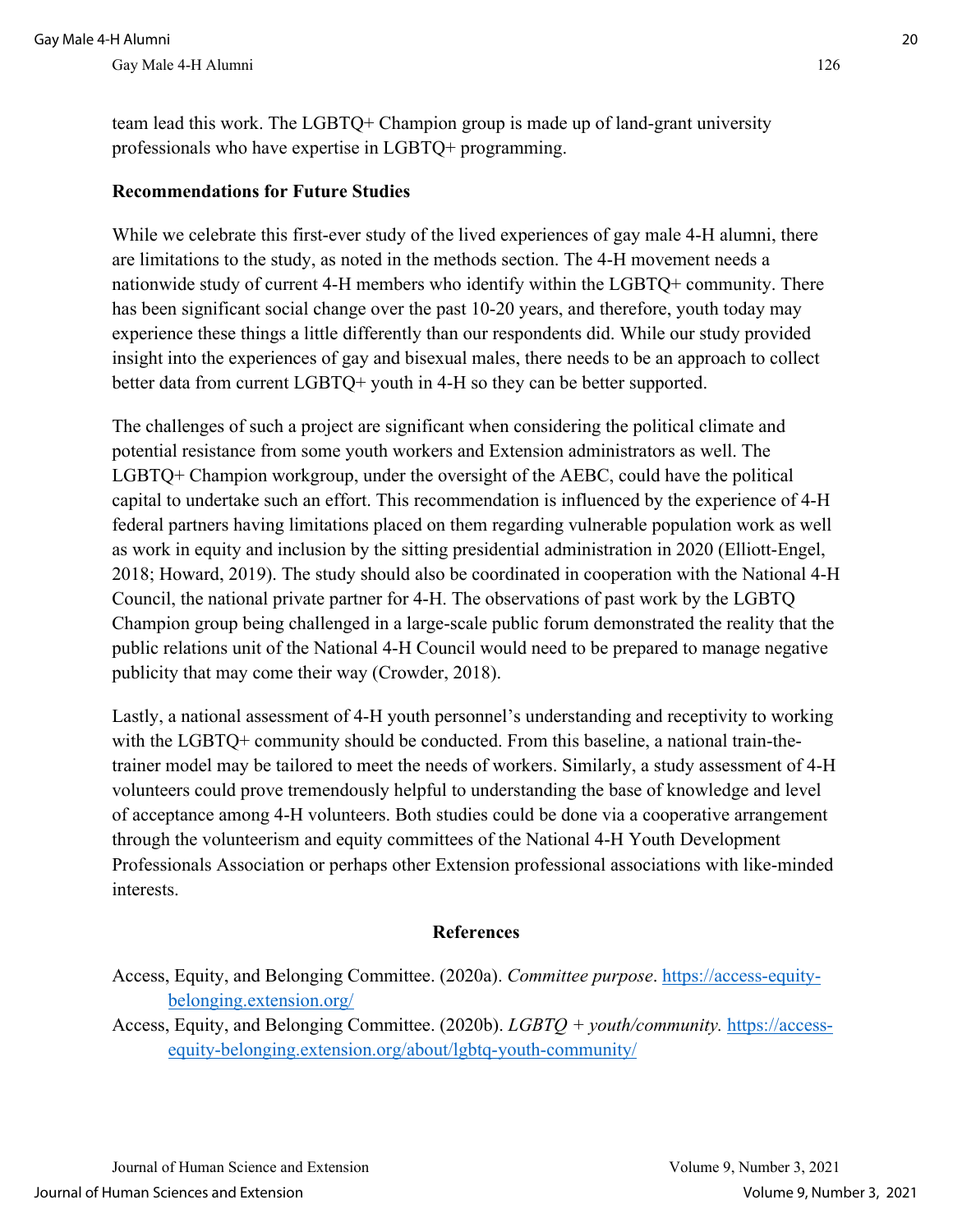- Arnold, M. E. (2018). From context to outcomes: A thriving model for 4-H youth development programs. *Journal of Human Sciences and Extension, 6*(1), 141–160. <https://www.jhseonline.com/article/view/653>
- Barr, B., Taylor-Robinson, D., Stuckler, D., Loopstra, R., Reeves, A., & Whitehead, M. (2016). 'First, do no harm': Are disability assessments associated with adverse trends in mental health? A longitudinal ecological study *Journal of Epidemiology and Community Health*, *70*, 339–345.<https://doi.org/10.1136/jech-2015-206209>
- Baumeister, R. F., & Leary, M. R. (1995). The need to belong: Desire for interpersonal attachments as a fundamental human motivation. *Psychological Bulletin, 117*(3), 497– 529.<https://doi.org/10.1037/0033-2909.117.3.497>
- Benge, M., Harder, A., & Carter, H. (2011). Necessary pre-entry competencies as perceived by Florida Extension agents. *Journal of Extension*, *49*(5). <https://archives.joe.org/joe/2011october/a2.php>
- Bishop, M. D., Fish, J. N., Hammack, P. L., & Russell, S. T. (2020). Sexual identity development milestones in three generations of sexual minority people: A national probability sample. *Developmental Psychology, 56*(11), 2177–2193. <https://doi.org/10.1037/dev0001105>
- Bosio, A. (2016). Agriculture and sexual minorities: Historical precedents and contemporary evolutions. In S. Anthony and E. M. Schmidt (Eds.), *Beyond the superficial: Making sense of food in a globalized world* (pp. 75–95). Brill.
- Bradley, R. H., Pennar, A., Iida, M., Owen, M. T., & Vandell, D. L. (2017). The dialectics of parenting: Changes in the interplay of maternal behaviors during early and middle childhood. *Journal of Child and Family Studies*, *26*(6)*,* 3214–3325. <https://doi.org/10.1007/s10826-017-0805-6>
- Calzo, J. P., Antonucci, T. C., Mays, V. M., & Cochran, S. D. (2011). Retrospective recall of sexual orientation identity development among gay, lesbian, and bisexual adults. *Developmental Psychology*, *47*(6), 1658–1673.<https://doi.org/10.1037/a0025508>
- Cameron, J., & Pierce, W. D. (1994). Reinforcement, reward, and intrinsic motivation: A metaanalysis. *Review of Educational Research, 64*(3), 363–423. <https://doi.org/10.2307/1170677>
- Centers for Disease Control and Prevention. (2020). *LGBT youth*. <https://www.cdc.gov/lgbthealth/youth.htm>
- Creswell, J. W. (2007). *Qualitative inquiry and research design: Choosing among five approaches*. Sage.
- Creswell, J. W., & Creswell, J. D. (2018). *Research design: Qualitative, quantitative, and mixed methods approaches* (5<sup>th</sup> ed.). Sage.
- Crowder, C. (2018, April 13). *Iowa 4-H is reaching out to LGBTQ kids, and it's causing an uproar among conservatives*. The Des Moines Register. [https://www.desmoinesregister](https://www.desmoinesregister.com/story/news/2018/04/13/4-h-lgbt-inclusion-guidelines-cause-uproar-iowa-john-paul-chaisson-cardenas-transgender-rights/513058002/)  [.com/story/news/2018/04/13/4-h-lgbt-inclusion-guidelines-cause-uproar-iowa-john-paul](https://www.desmoinesregister.com/story/news/2018/04/13/4-h-lgbt-inclusion-guidelines-cause-uproar-iowa-john-paul-chaisson-cardenas-transgender-rights/513058002/)[chaisson-cardenas-transgender-rights/513058002/](https://www.desmoinesregister.com/story/news/2018/04/13/4-h-lgbt-inclusion-guidelines-cause-uproar-iowa-john-paul-chaisson-cardenas-transgender-rights/513058002/)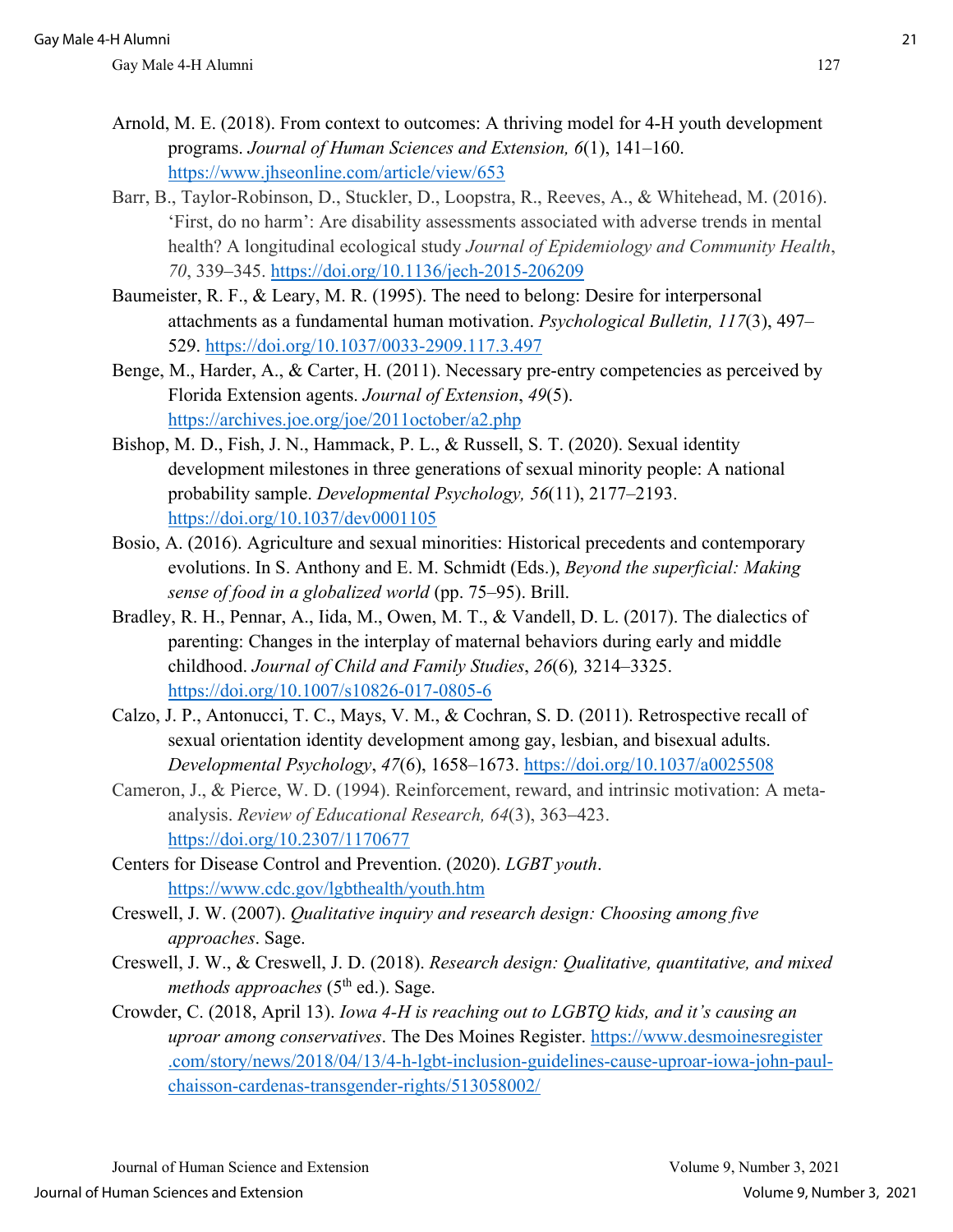- Diaz, E. M., & Kosciw, J. G. (2011). Jump-starting youth community leadership: An evaluation of a leadership development program for lesbian, gay, bisexual, transgender, and ally youth. *Journal of Youth Development, 7*(1).<https://doi.org/10.5195/jyd.2012.157>
- Elliott-Engel, J. (2018). *State administrators' perceptions of the environmental challenges of Cooperative Extension and the 4-H program and their resulting adaptive leadership behaviors* [Unpublished doctoral dissertation]. Virginia Tech.
- Elliott-Engel, J., Amaral, J. R., Westfall-Rudd, D. M., & Rudd, R. D. (2020). Perspectives on LGBTQ+ inclusion and identity development from a College of Agriculture and Life Sciences. *North American College and Teachers of Agriculture Journal, 64,* 102–112. [https://www.nactateachers.org/index.php/volume-64-2020/2987-perspectives-on-lgbtq](https://www.nactateachers.org/index.php/volume-64-2020/2987-perspectives-on-lgbtq-inclusion-and-identity-development-from-a-college-of-agriculture-and-life-sciences)[inclusion-and-identity-development-from-a-college-of-agriculture-and-life-sciences](https://www.nactateachers.org/index.php/volume-64-2020/2987-perspectives-on-lgbtq-inclusion-and-identity-development-from-a-college-of-agriculture-and-life-sciences)
- Extension Committee on Organization and Policy. (2020). *2020*–*2021 Cooperative Extension section leadership*. [https://www.aplu.org/members/commissions/food-environment-and](https://www.aplu.org/members/commissions/food-environment-and-renewable-resources/CFERR_Library/ecop-directory/file)[renewable-resources/CFERR\\_Library/ecop-directory/file](https://www.aplu.org/members/commissions/food-environment-and-renewable-resources/CFERR_Library/ecop-directory/file)
- Fields, N. (2020). *Literature review: Exploring 4-H thriving through an equity lens*. National 4- H Council. [https://access-equity-belonging.extension.org/wp-content/uploads/2020/02](https://access-equity-belonging.extension.org/wp-content/uploads/2020/02/Literature-Review-Thriving-Model-Equity-Lens-FINAL-4.pdf)  [/Literature-Review-Thriving-Model-Equity-Lens-FINAL-4.pdf](https://access-equity-belonging.extension.org/wp-content/uploads/2020/02/Literature-Review-Thriving-Model-Equity-Lens-FINAL-4.pdf)
- Fish, J. N., Moody, R. L., Grossman, A. H., & Russell, S. T. (2019). LGBTQ youth-serving community-based organizations: Who participates and what difference does it make? *Journal of Youth and Adolescence, 48*(10), 2418–2431. [https://doi.org/10.1007/s10964-](https://doi.org/10.1007/s10964-019-01129-5) [019-01129-5](https://doi.org/10.1007/s10964-019-01129-5)
- Fish, J. N., & Russell, S. T. (2018). Queering methodologies to understand queer families. *Family Relations*, *67*(1), 12–25.<https://doi.org/10.1111/fare.12297>
- Gay-Straight Alliance. (2020). *GSA homepage*.<https://gsanetwork.org/>
- Global 4-H Network. (2020). *4-H around the world.* <http://global-4-h-network.com/4h-global/>
- Goldbach, J. T., Schrager S. M., & Mamey, M. R. (2017). Criterion and divergent validity of the sexual minority adolescent stress inventory. *Frontiers in Psychology, 8,* Article 2057. <https://doi.org/10.3389/fpsyg.2017.02057>
- Goldbach, J. T., Tanner-Smith, E. E., Bagwell, M., & Dunlap, S. (2014). Minority stress and substance use in sexual minority adolescents: A meta-analysis. *Prevention Science*, *15*(3), 350–363.<https://doi.org/10.1007/s11121-013-0393-7>
- Gonzalez, M. (2017). Advocacy for and with LGBT students: An examination of high school counselor experiences. *Professional School Counseling*, *20*(1a), 38–46. <https://doi.org/10.5330/1096-2409-20.1a.38>
- Gonzales, M., White, A., Vega, L., Howard, J., Kokozos, M., Soule, K., & Elliott-Engel, J. (2020). "Making the best better" for youths: Cultivating LGBTQ inclusion in 4-H. *Journal of Extension*, *58*(4), Article 3.<https://tigerprints.clemson.edu/joe/vol58/iss4/3/>
- Gray, M. L. (2007). From websites to Wal-Mart: Youth, identity work, and the queering of boundary publics in Small Town, USA. *American Studies, 48*(2), 49–59. <https://doi.org/10.1353/ams.0.0067>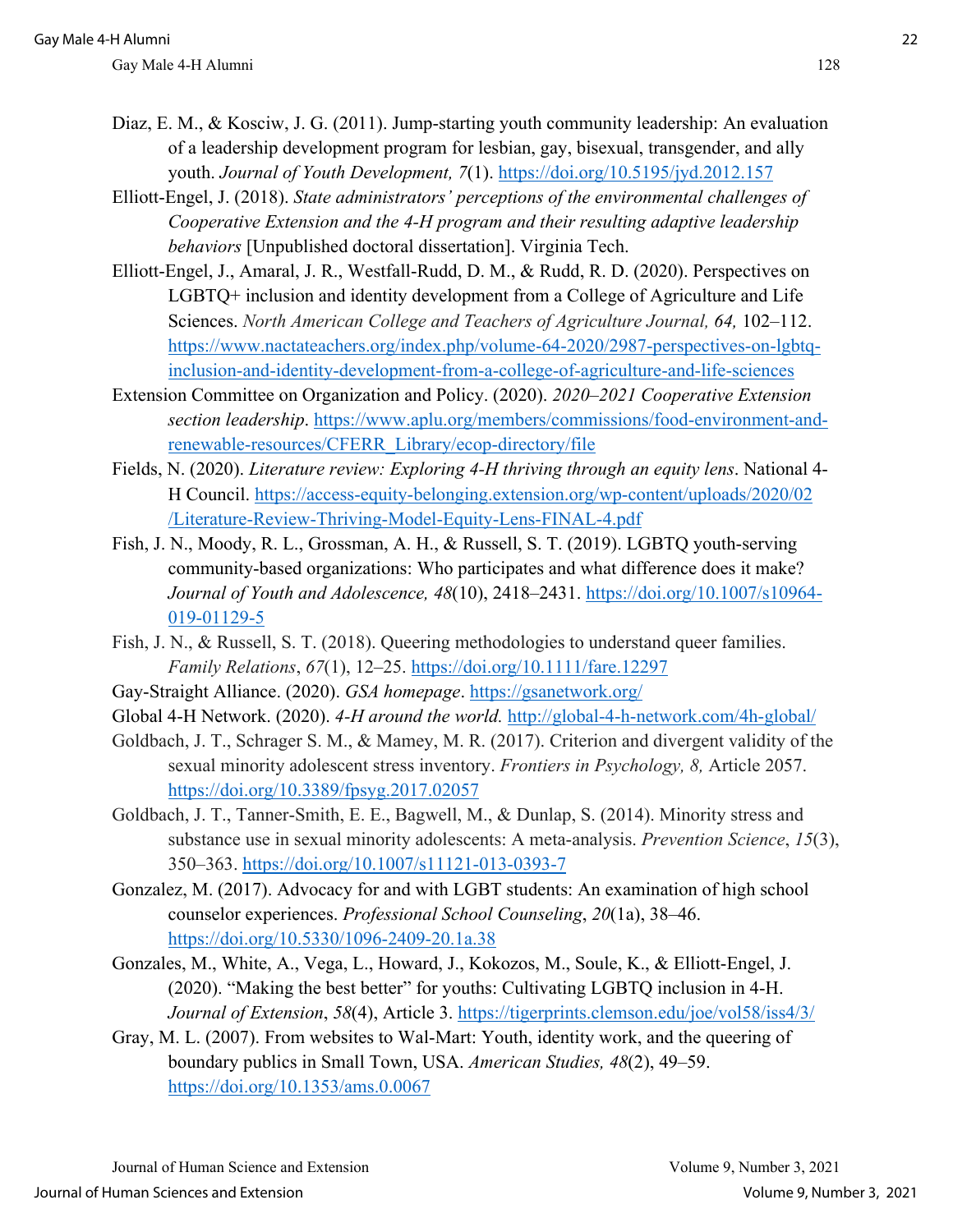- Harder, A., Place, N. P., & Sheer S. (2010). Towards a competency-based Extension education curriculum: A Delphi study. *Journal of Agricultural Education, 51*(3), 44–52. [http://www.jae-online.org/vol-51-no-3-2010/84-towards-a-competencybased-extension](http://www.jae-online.org/vol-51-no-3-2010/84-towards-a-competencybased-extension-education-curriculum-a-delphi-study.html)[education-curriculum-a-delphi-study.html](http://www.jae-online.org/vol-51-no-3-2010/84-towards-a-competencybased-extension-education-curriculum-a-delphi-study.html)
- Hatchel, T., Espelage, D. L., & Yuanhong, H. (2018). Sexual harassment, victimization, school belonging, and depressive symptoms among LGBTQ adolescents: Temporal insights *American Journal of Orthopsychiatry, 88*(4), 422–430. <http://dx.doi.org/10.1037/ort0000279>
- Hatzenbuehler, M. L., Dovidio, J. F., Nolen-Hoeksema, S., & Phills, C. E. (2009). An implicit measure of anti-gay attitudes: Prospective associations with emotion regulation strategies and psychological distress. *Journal of Experimental Social Psychology*, *45*(6), 1316- 1320.<https://doi.org/10.1016/j.jesp.2009.08.005>
- Howard, J. (2019, October 14-17). When inclusion of all is in opposition to administration and constituency groups [Conference concurrent session]. National Epsilon Sigma Phi Conference, Colorado Springs.<https://espnational.org/2019-CO-Member-Presentations>
- Human Rights Campaign. (2018). *Preventing substance abuse among LGBTQ teens.* [https://assets2.hrc.org/files/assets/resources/YouthSubstanceAbuse-](https://assets2.hrc.org/files/assets/resources/YouthSubstanceAbuse-IssueBrief.pdf?_ga=2.139890867.1272349588.1606252486-1687700054.1574361762)[IssueBrief.pdf?\\_ga=2.139890867.1272349588.1606252486-1687700054.1574361762](https://assets2.hrc.org/files/assets/resources/YouthSubstanceAbuse-IssueBrief.pdf?_ga=2.139890867.1272349588.1606252486-1687700054.1574361762)
- Jackson, S. L. (2009). *Research methods and statistics: A critical thinking approach* (3rd ed.). Wadsworth.
- Kosciw, J. G., Clark, C. M., Truong, N. L., & Zongrone, A. D. (2020). *The 2019 national school climate survey: The experiences of lesbian, gay, bisexual, transgender, and queer youth in our nation's schools*. GLSEN. [https://www.glsen.org/sites/default/files/2021-](https://www.glsen.org/sites/default/files/2021-04/NSCS19-FullReport-032421-Web_0.pdf) [04/NSCS19-FullReport-032421-Web\\_0.pdf](https://www.glsen.org/sites/default/files/2021-04/NSCS19-FullReport-032421-Web_0.pdf)
- Martin, J. I., & Meezan, W. (2008). Applying ethical standards to research and evaluations involving lesbian, gay, bisexual, and transgender populations. *Journal of Gay & Lesbian Social Services*, *15*(1–2), 181–201. [https://doi.org/10.1300/J041v15n01\\_12](https://doi.org/10.1300/J041v15n01_12)
- Maslow, A. H. (1943). A theory of human motivation. *Psychological Review, 50*(4), 370–396. <https://doi.org/10.1037/h0054346>
- McLaren, S. (2009). Sense of belonging to the general and lesbian communities as predictors of depression among lesbians. *Journal of Homosexuality, 56*(1), 1–13. <https://doi.org/10.1080/00918360802551365>
- Merriam, S. B. (2009). *Qualitative research: A guide to design and implementation*. Jossey.
- Meyer, I. H. (2003). Prejudice, social stress, and mental health in lesbian, gay, and bisexual populations: Conceptual issues and research evidence. *Psychological Bulletin*, *129*(5), 674–697. <https://doi.org/10.1037/0033-2909.129.5.674>
- Miles, M. B., Huberman, A. M., & Saldana, J. (2020). *Qualitative data analysis: An expanded*  sourcebook (4<sup>th</sup> ed.). Sage.
- Movement Advancement Project. (2019). *Snapshot: LGBTQ equality by state*. <https://www.lgbtmap.org/equality-maps>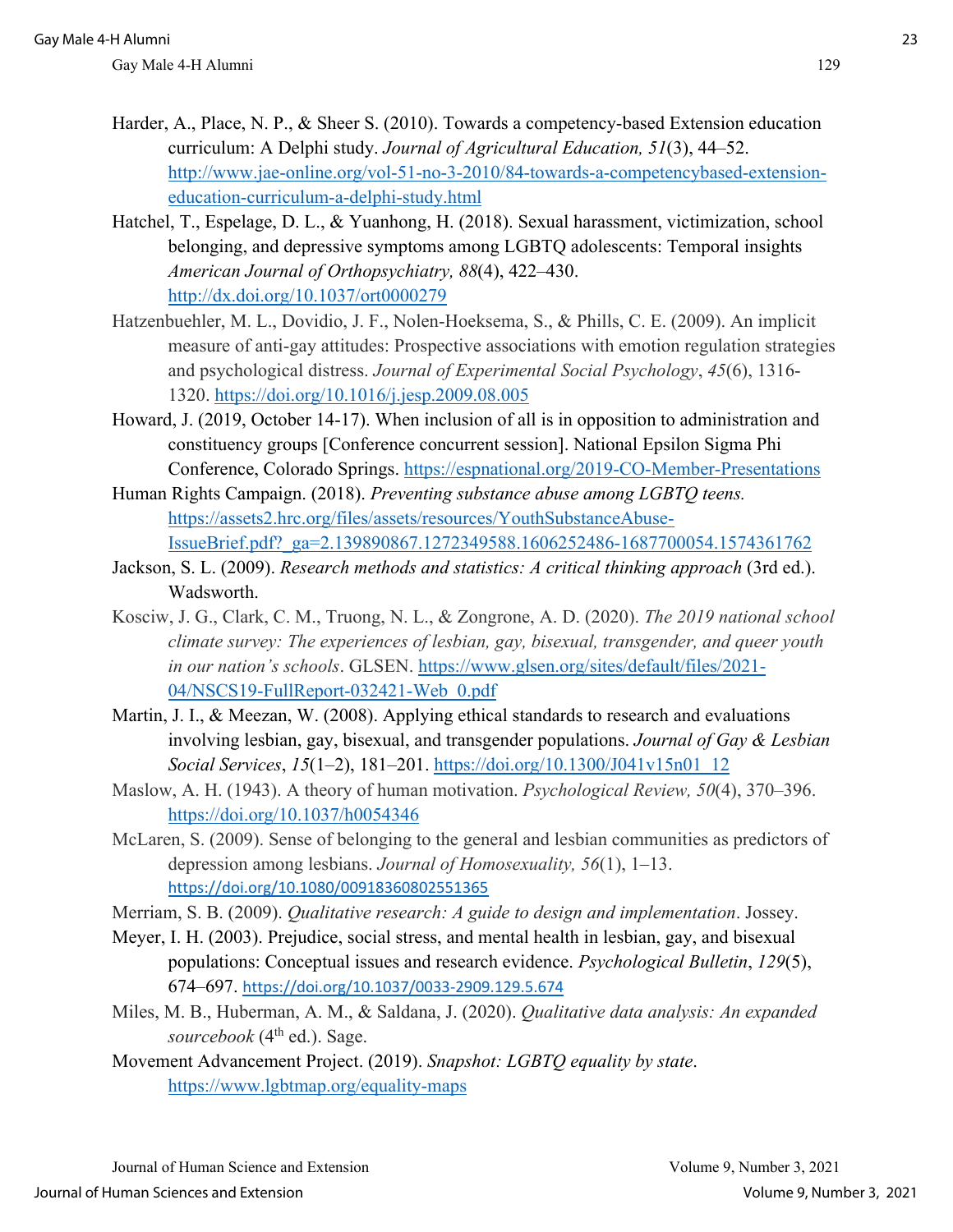- Nadal, K. L., Wong, Y., Issa, M.-A., Meterko, V., Leon, J., & Wideman, M. (2011). Sexual orientation microaggressions: Processes and coping mechanisms for lesbian, gay, and bisexual individuals. *Journal of LGBT Issues in Counseling, 5*(1), 21–46*.*  https://doi.org/10.1080/15538605.2011.554606
- National 4-H Council. (2020). *What is 4-H?* https://4-h.org/about/what-is-4-h/
- Neal, C. (2014). *The marrying kind: Lives of gay and bi men who marry women*. CreateSpace Independent Publishing Platform.
- Newport, F. (2018, May). *In U.S., estimate of LGBT population rises to 4.5%.* Gallup. https://news.gallup.com/poll/234863/estimate-lgbt-population-rises.aspx
- Oberstadt, K. (2019). *Working with LGBTQ+ youth and families. Using the internet for publication* [Presentation]*.* NAEPSDP Virtual Summer School Presents: Diversity and Inclusion 101.
- Out In Ag. (n.d.). *Home* [Facebook page]. Facebook. Retrieved November 10, 2020 from https://www.facebook.com/groups/1899778453406404
- Pachankis, J. E., Mahon, C. P., Jackson, S. D., Fetzner, B. K., & Bränström, R. (2020). Sexual orientation concealment and mental health: A conceptual and meta-analytic review. *Psychological Bulletin, 146*(10), 831–871. https://doi.org/10.1037/bul0000271
- Poliseno, C., Benge, M., & Suarez, C. (2020). *Understanding the experiences of Florida 4-H Extension agents working with LGBTQ audiences* [Manuscript submitted for publication].
- Program Leaders Working Group. (2020a). *4-H programming partnerships*. https://nifa.usda.gov/sites/default/files/resource/4- H%20Programming%20Partnerships.pdf
- Program Leaders Working Group. (2020b). *Practices for inclusion of individuals or all genders and sexual orientations*. https://access-equity-belonging.extension.org/wpcontent/uploads/2020/02/Inclusion-Practices-Gender-and-Orientation-Final-2-20- 2020.pdf
- Plöderl, M., & Tremblay, P. (2015). Mental health of sexual minorities. A systematic review. *International Review of Psychiatry, 27*(5), 367–385. https://doi.org/10.3109/09540261.2015.1083949
- Rand, J. (2019, January 9). *How to be more inclusive with LGBTQ youth* [blog post]. University of Minnesota Extension Youth Development Insight. https://blog-youth-developmentinsight.extension.umn.edu/2019/01/how-to-be-more-inclusive-with-lgbtq.html
- Riccucci, N. M. (2010). *Public administration: Traditions of inquiry and philosophies of knowledge.* George University Press.
- Rosenberg, G. N. (2015). *The 4-H harvest: Sexuality and the state in rural America*. University of Pennsylvania Press.
- Russell, S. T., & Fish, J. N. (2016). Mental Health in lesbian, gay, bisexual, and transgender (LGBT) youth. *Annual Review of Clinical Psychology*, *12*(1), 465–487. https://doi.org/10.1146/annurev-clinpsy-021815-093153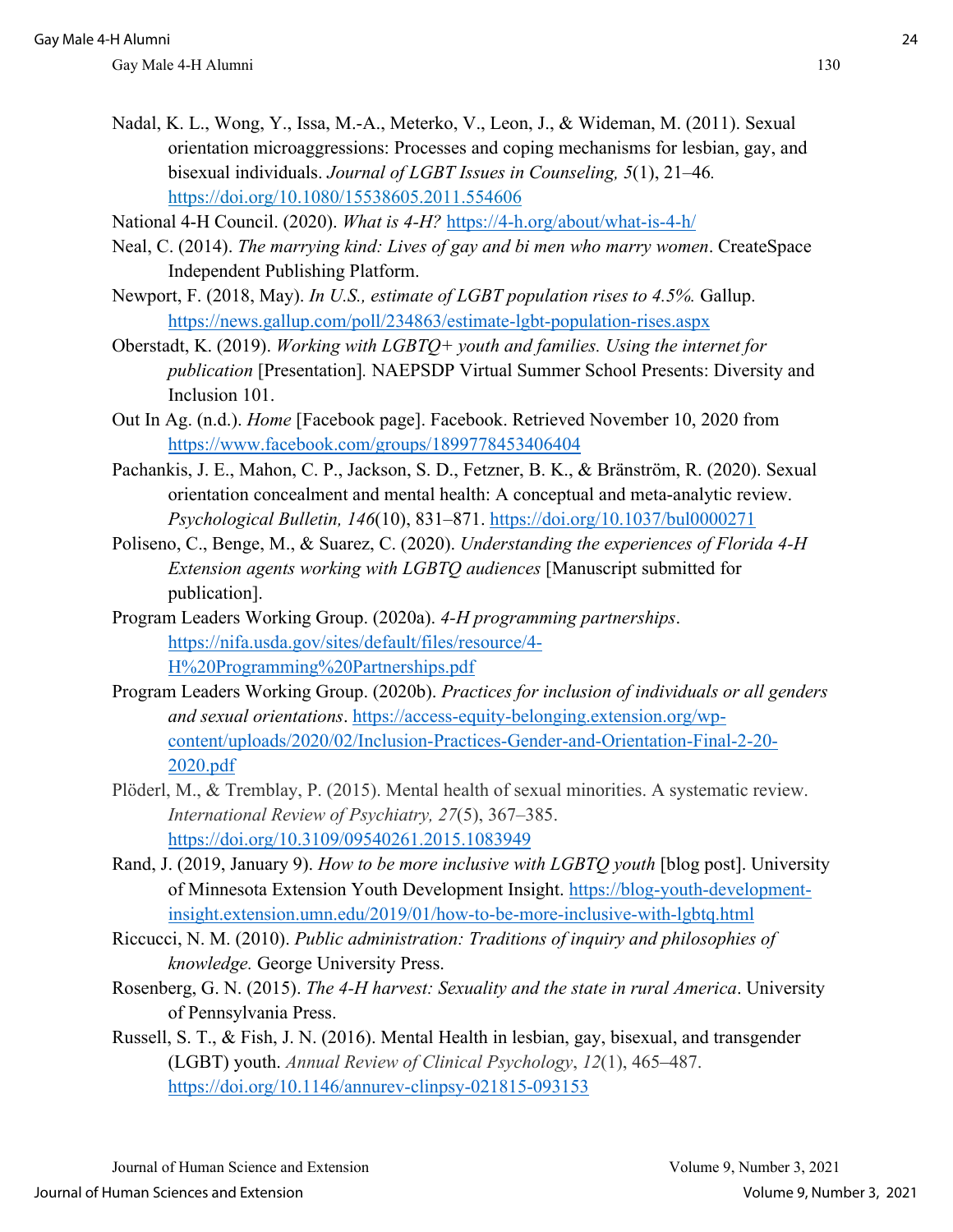- Ryan, R. M., & Deci, E. L. (2000). Self-determination theory and the facilitation of intrinsic motivation, social development, and well-being. *American Psychologist, 55*(1), 68–78. https://doi.org/10.1037/0003-066X.55.1.68
- Snapp, S. D., Burdge, H., Licona, A. C., Moody, R. L., & Russell, S. T. (2015). Students' perspectives on LGBTQ-inclusive curriculum. *Equity & Excellence in Education*, *48*(2), 249–265. https://doi.org/10.1080/10665684.2015.1025614
- Soule, K. E. (2017). Creating inclusive youth programs for LGBTQ+ communities. *Journal of Human Sciences and Extension, 5*(2), 105–125. https://docs.wixstatic.com/ugd/c8fe6e\_7797678bb8774b74ab884816fb073abc.pdf
- Swires, M. (2018). Ag kids aren't gay: The LGBTQ+ climate in Pennsylvania 4-H [Unpublished master's thesis]. The Pennsylvania State University. https://agsci.psu.edu/unesco/initiatives/ag-kids-arent-gay-the-lgbtq-youth-climate-inpennsylvania-4-h-assessing-the-need-for-lgbtq-youth-professional-development-with-4 h-educators-and-adult-volunteers/final-report
- Talburt S. (2004). Intelligibility and narrating queer youth. In M. L. Rasmussen, E. Rofes, & S. Talburt (Eds.), *Youth and sexualities* (pp. 17–39). Palgrave Macmillan. https://doi.org/10.1057/9781403981912\_2
- Thorpe, D. (Director). (2014). *Do I sound gay?* [Documentary picture]. IFCFilms. https://www.youtube.com/watch?v=Duv3lYhOy-A
- United States Department of Agriculture, National Institute of Food and Agriculture, & 4-H National Headquarters. (2017). *Strategic plan: 4-H youth development a 2025 vision*. https://nifa.usda.gov/sites/default/files/resource/National-4-H-strategic-plan-2018-09- 26.pdf
- Urquhart, E. (2018, June 29). What it's like for men to pass for cis in the south. *Slate News and Politics.* https://slate.com/human-interest/2018/06/why-trans-men-in-the-south-gostealth.html
- Wallace, M., White, A., Deen, M., & Jensen, M. (2017). *Creating safe spaces through mutual affirmation*. Washington State University Extension. http://pubs.cahnrs.wsu.edu/publications/pubs/fs290e/
- Williams, N. D., Levine, D., & Fish, J. N. (2019). *2019 needs assessment: LGBTQ+ youth centers and programs*. CenterLink.
- Wong, G., Derthick, A. O., David, E. J., Saw, A., & Okazaki, S. (2014). The what, the why, and the how: A review of racial microaggressions research in psychology, *Race and Social Problems, 6*(2), 181–200. https://doi.org/10.1007/s12552-013-9107-9

*Jeff Howard*, PhD, is Assistant Director and Unit Head for Program and Organizational Development with University of Maryland Extension. Dr. Howard's career history also includes serving as State 4-H Program Leader in Maryland from 2009-2019. His scholarship concentration is focused on the support of LGBTQ+ youth and international programming.